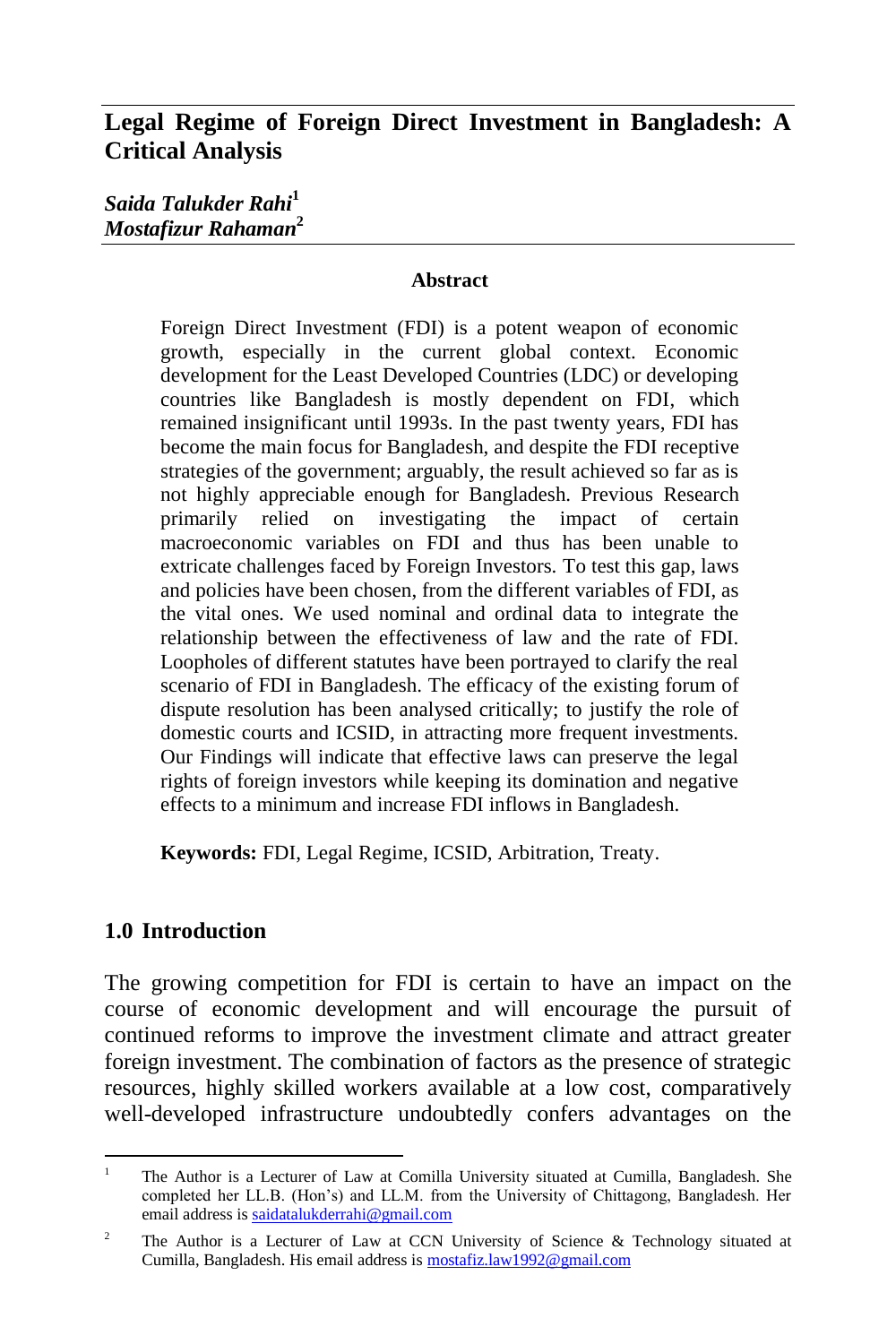countries like Bangladesh in attracting FDI. However, experience has shown that the existence of these factors alone is not enough and that it is essential to carry out comprehensive structural reforms and to have active government policies and laws on attracting foreign investments.

The major objectives of this paper are to point out the different statutes, policies, and regulations that govern investment in Bangladesh, to identify the impact and loopholes of present statutes in changing the rate of FDI, and to identify the scope of dispute settlement under the present statutes and to assess the role of Domestic Court.

Both primary and secondary data were collected from different sources. Primary data was gathered from personal visits to different organizations and through the internet. A large number of UNCTAD reports, newspaper reports, policy papers, books on comparative study of Foreign Direct Investment, public recordings, journal of universities have been reviewed critically. Both structured and unstructured interviews were conducted in October 2019 and January – March 2020. Collected data were compared and analysed according to the main object. Collected information was divided into different segments according to the aim of the research.

# **2.0 The Concept of FDI**

Foreign Direct Investment develops a relationship between the direct investor and the enterprise. It shows the dealings between different enterprises. The basic components of FDI are equity capital, reinvested earnings, and intra-company loans. 'Equity-capital' means to purchase shares of an enterprise by the foreign investors. Reinvested earnings denote the earnings which are not distributed as dividends. In reinvested earnings, profits are reinvested by the affiliates. On the other hand, an intra-firm loan refers to borrowing and lending capital between parent and affiliated enterprises. FDI includes the transfer of assets (both tangible and intangible) from one country to another<sup>3</sup> and where the owner of assets can exercise their control. In another way, FDI denotes long-lasting relationships and interest sharing between two entities. This also involves initial transaction and subsequent transaction between affiliated corporations both incorporated and unincorporated. FDI encompasses capital that is provided by a foreign direct investor to an enterprise or capital that is received from an investing enterprise by a foreign direct investor.<sup>4</sup> Generally, the idea of foreign investment is at variance with

 $\mathfrak z$ <sup>3</sup> M. Sornarajah, *The International Law on Foreign Investment* (3rd edn, Cambridge University Press 2010) 8.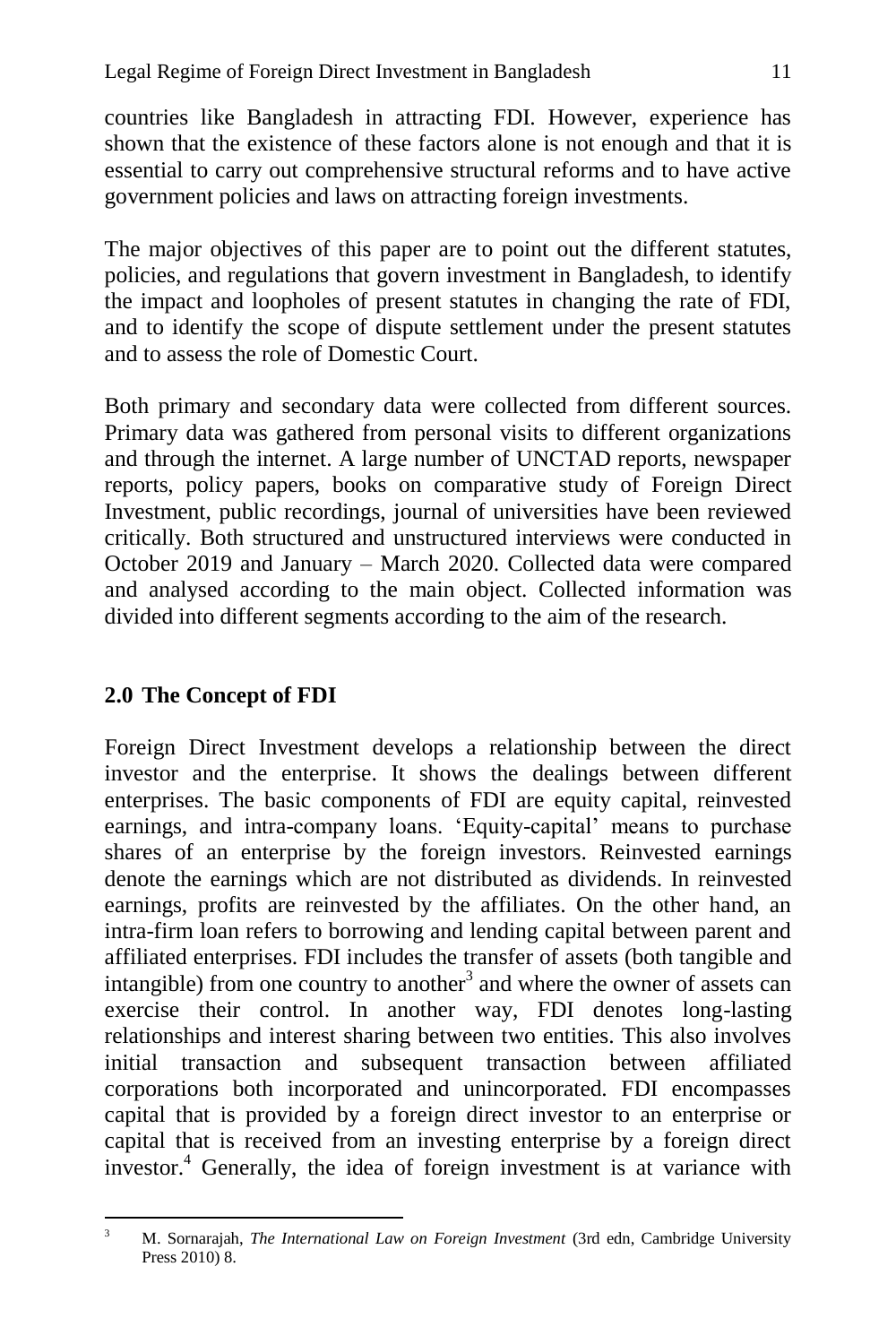Portfolio investment which can be differentiated in terms of ownership in share<sup>5</sup> and control in management. Though from the point of taking  $\text{risk}^6$ and giving protection there is no distinction between foreign direct investment and portfolio investment but we find a tendency to broaden the scope while defining foreign direct investment.<sup>7</sup>

### **3.0 Sources of International Law on Foreign Investment**

There is no comprehensive and codified law on Foreign Direct Investment. The sources of international law are the basis of 'international law on foreign investment'. Indeed, article 38(2) of the ICJ Statute is the core point to understand the legal regime (international) of Foreign Direct Investment. The sources are treaties, custom, general principles of law, and judicial decisions. *Firstly*, multilateral treaties are a widely accepted source of international law. There are several regional treaties like the NAFTA & ASEAN Treaty, which give the investors the right to invoke arbitration and provide restrictions against the host state. There are almost 3000 bilateral treaties on investment which form customary international law.<sup>8</sup> *Secondly*, custom is an 'unsettled and debated notion in international law' but most of the times, the international community highly accept this. But, the number of customs in the field of foreign investment is very nominal. That any principle explained in the resolution of the General Assembly will form a base of instant customary international law.<sup>9</sup> However, developed states<sup>10</sup> deny the effects of the law creating resolution. *Thirdly*, general principles of law are the third source of international law. Many states try to follow certain principles, for example, 'payment of compensation upon expropriation of foreign property', which is a general principle of law.<sup>11</sup> General principles also got

 4 [<https://unctad.org/system/files/official-document/wir2007p4\\_en.pdf>](https://unctad.org/system/files/official-document/wir2007p4_en.pdf) accessed 25 August 2020. See also <https://ec.europa.eu/eurostat/statistics-explained/index.php/World\_direct\_investment\_ [patterns>](https://ec.europa.eu/eurostat/statistics-explained/index.php/World_direct_%20investment_%20patterns) accessed 25 August 2020.

<sup>5</sup> Edward H Graham and Paul R Krugman, *Foreign Direct Investment in the United Sta*tes (3rd edn, Peterson Institute Press 1995) 7.

<sup>6</sup> Ian Brownlie, 'Treatment of Aliens: Assumption of Risk and International Law' in Wener Flume and others (eds), *International Law and Economic Order: Essays in Honour of F.A Mann* (4th edn, München : Beck 1977) 310.

<sup>7</sup> Kenneth J. Vandevelde, *United States Investment Treaties* (7th edn, Deventer: Kluwer Law and Txation 1992) 261.

<sup>8</sup> F. A. Mann, 'British Treaties for the Promotion and Protection of Foreign Investments' (1981) 52 BYIL 241.

<sup>&</sup>lt;sup>9</sup> B. Cheng, 'United Nations Resolutions on Outer Space: Instant International Customary Law' (1965) 5 IJIL 23.

<sup>&</sup>lt;sup>10</sup> Nicaragua Case [1986] ICJ Reports 14 at 99-100.

<sup>&</sup>lt;sup>11</sup> Chorzow Factory Case [1928] PCIJ Series A No. 17, p 29.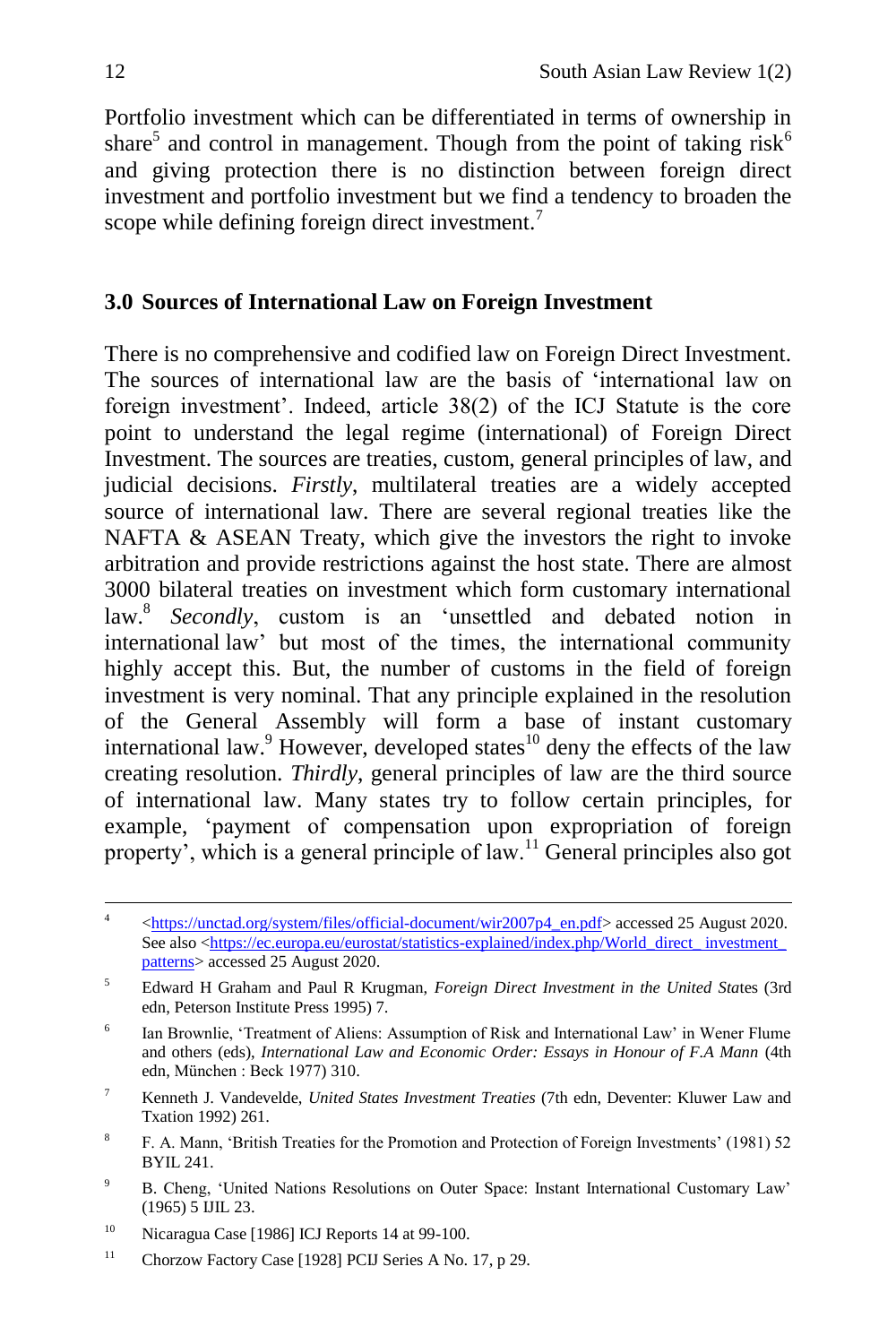its recognition by Arbitral Tribunal. Still, there are few controversies in respect of accepting certain norms like the sanctity of contract. But any principle in respect of protection and promotion of foreign investment proceeds from consensual approaches of states is highly acceptable. *Fourthly*, judicial decisions, in shaping principle on foreign investment, have an immense influence. For example, in *Chorzow Factory* case,<sup>12</sup> the issue of giving compensation in case of appropriation of property by the host state was decided. In *Barcelona Traction* case, diplomatic protection of shareholders was decided.<sup>13</sup> Very recently, in *Diallo v Congo*<sup>14</sup> case, the question of corporate nationality was determined by the tribunal.

## **3.1 Legal and Policy Framework on FDI in Bangladesh**

## **3.1.1 Application of Company Act 1994**

Two types of legal entities can be formed (public limited and private limited company) under the Company Act 1994. A limited company can be owned by the foreign investors. A public limited company, to raise its fund, can invite the public. In the case of both public and private company, the maximum allowed ownership is a hundred percent. *Firstly*, without being registered, no company can launch its business and to obtain registration the company must have to file an application accompanied by three documents namely Memorandum of Association (MoA), Article of Association (AoA), and any special agreement with the Registrar of Companies.<sup>15</sup> *Secondly*, the proposed company needs to open a bank account subject to making inward remittance (\$50000). *Thirdly*, the company needs to submit all necessary documents to RJSC and gets an Incorporation Certificate. After receiving the certificate, the company needs to collect its TIN and VAT certificate. Subject to the approval of the BIDA, the branch office and liaison office can run its commercial activities. Similarly, if any company is willing to adopt a merger and acquisition policy then obviously seeking court's approval is mandatory.<sup>16</sup>

 $12<sup>12</sup>$ [1928] PCIJ Series A No. 17.

 $13$  [1970] ICJ Reports 1.

 $14$  [2008] ICJ Reports.

<sup>&</sup>lt;sup>15</sup> The Company Act 1994, s 33.

 $16$  ibid, ss 12 & 14.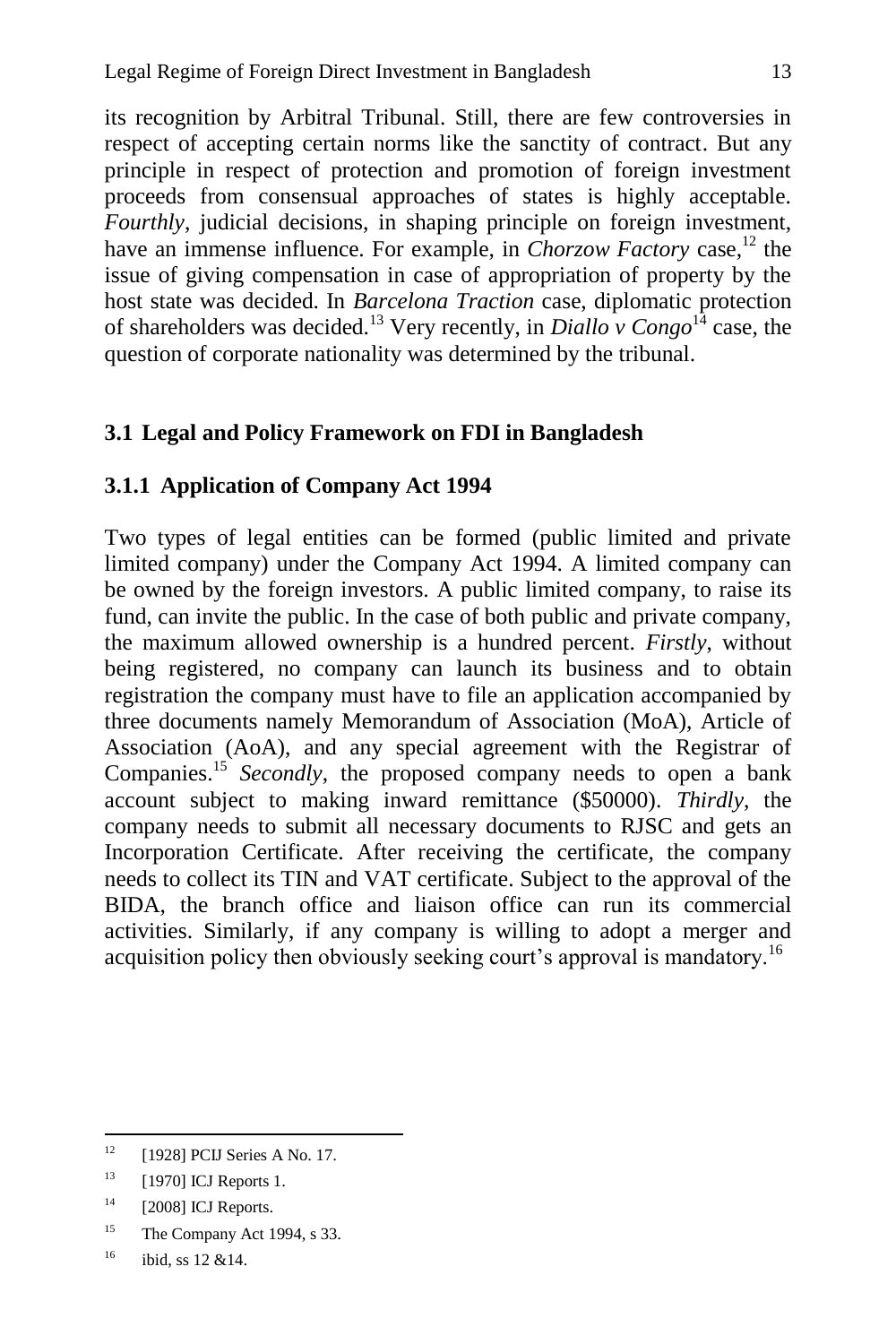# **3.1.2 Foreign Private Investment (Promotion and Protection) Act 1980**

The Foreign Private Investment (Promotion and Protection) Act of 1980 is the first Act adopted to invite foreign investors and to speed up the promotion and protection of foreign private investment. Under article 4, the country is committed to providing fair and equitable treatment, which must be absolute in its true notion, to all foreign and private investors. Interpretation of the terms 'fair and equitable' depends on a particular treaty and manifest intention of the parties. It also includes the protection of foreign property. <sup>17</sup> In *Maffezzini v Spain*, a tribunal held that a more favourable provision of any treaty made by a party would flow through the most favoured nation clause in treaty. Article 5 assures that there will not be any unilateral change of any term or condition under which the industrial undertaking got its sanction. The government shall maintain a non-discriminatory approach for all the investors. What type of nondiscriminatory behaviour shall be followed is not described; it depends on the terms and conditions of the bilateral treaty. According to article 6, the government shall pursue specific principles in case of assessment of indemnification or compensation of losses owing to civil commotion, insurrection, or riot. The same rules will apply to both domestic and foreign investors. Secondly, under article 7, the government is empowered to expropriate the property and this expropriation is not always confined to the transfer of property. This is to ensure the ownership of the local private nationals.

Drawback: Under article 7, there will be no expropriation or nationalization of foreign property except for the public purpose. But this term 'public purpose' has not be defined anywhere in this Act. That means the government may take possession of land property for the interest of the country. This is subject to the rule of natural justice. As this is a matter of concern for the foreign investor, so what will constitute 'public purpose' needs to be clarified. Again expropriation of property must be subject to the payment of compensation. Under the present clause, this should be transparent and compensation needs be adequate or just. Similarly, article 8 guarantees repatriation of investment. But this is vague indeed.

# **3.1.3 Investment Board Act 1989**

The main purpose of the Act is to facilitate foreign investment and to play its role as guidance for foreign investors. Section 6 of this Act delineates

 $17\,$ <sup>17</sup> Draft Convention on the Protection of Foreign Property by the OECD Council on 12 October 1967.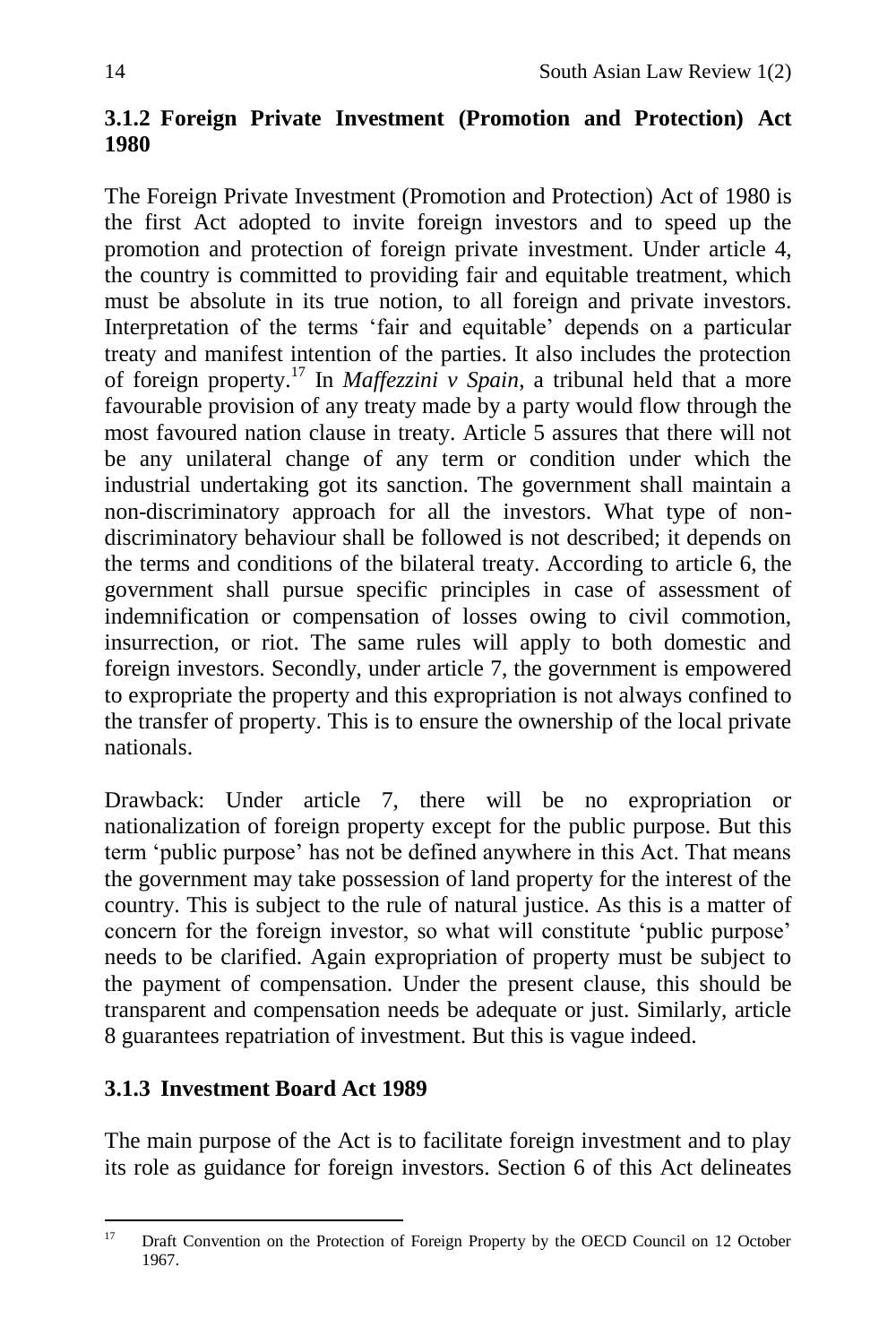the process or condition of forming investment board. Functions of this  $board<sup>18</sup>$  include giving all sorts of opportunities to both domestic and foreign investors, implementing policy on capital investment, providing schedule, approving and confirming registration of industries, creating advantages based on structure, determining condition for employment, and implementing the strategy of transferring technology. The FPIPPA of 1980 does not describe the condition of registration but the section 10 of the Investment Board Act states the procedure of registration for industrial undertakings. This procedure is pertinent to only in the case of the nongovernmental sector. Section 10 is not relevant for BEPZA or industries under the Small and Cottage Industries Act. Here, the investment board is the competent authority to grant a license under section 11 of the Act. Before granting a license the board shall follow strict regulations including, ascertaining conditions on determining foreigner's credit and supplier's credit, allocating lands, ascertaining period on providing, and enjoying different types of facilities. Section 18 delineates the requisition of land for industrial undertakings. Lastly, registration and licensing with the Bangladesh Investment Development Authority (BIDA) are applicable for joint ventures and national investors too. Registration is mandatory in the sense that only registered industrial undertakings can enjoy tax and non-tax incentives.

Drawback: Only those industrial undertakings described in National Industrial Policy 2010 can enjoy and seek services from the Board of Investment (now Bangladesh Investment Development Authority). But what will be the place for other industrial undertakings? One of the visible loopholes of this statute is not citing the providence of certain projects under foreign ownership.

# **3.1.4 BEPZA Act 1980**

The prime purpose of this enactment is to create, manage, and develop the export processing zone of Bangladesh by the Export Processing Zone Authority. Section 7 enumerates the function of the authority, which includes taking possession of land to create and develop a zone, to allot land to the investors, and to provide necessary facilities. Under section 5A, a board is formed and empowered to formulate different policies, to review activities of the Executive Board, and to issue instructions for effective management. There are three different types of committees namely, executive, consultative, and post sanction clearance committee and the committees will work together for the smooth function of the board. The executive committee is empowered to take possession of land and allot

<sup>18</sup> The Investment Board Act 1989, s 7.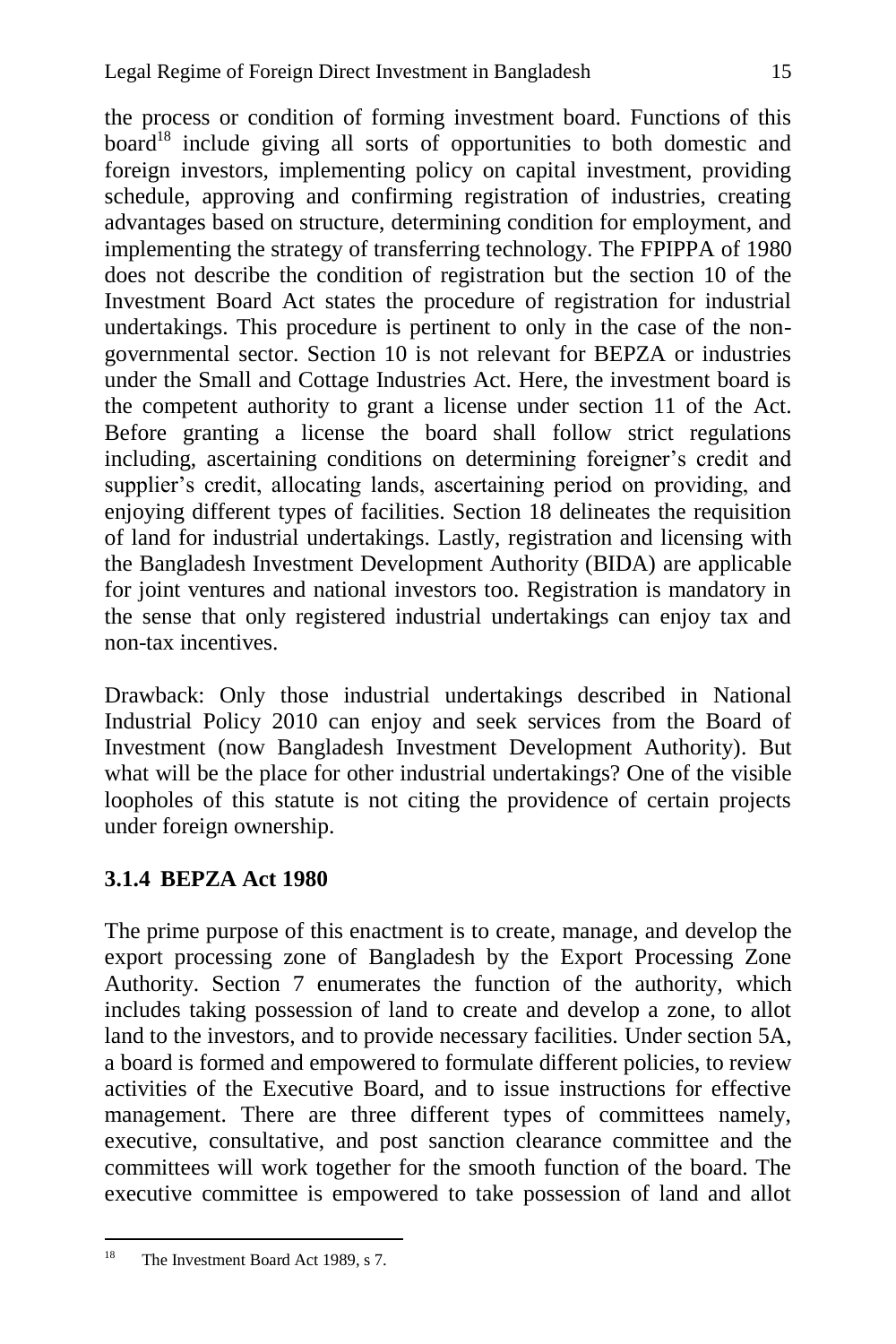land to investors on sale, lease, or on rent and to allow them to mortgage.<sup>19</sup> Under section 6B, the executive committee shall support the executive board in matters of registration of companies, issuing capital and conducting foreign exchange transactions. One of the significant features of this Act is ensuring accountability and transparency from the part of the authority.

Drawback: The Act has no specific provisions for describing series of industries, which we can establish. To regulate the labour issues both for Bangladeshi workers and for foreign workers, the provisions under the Charter of the ILO, Labour Code 2006 are applicable. Some other regulations also bear the provision on labour issues, for example, the Export Processing Zones Workers Union and Industrial Relations Act 2004, the Export Processing Zones Authority Act 1980, and several instructions from BEPZA. The authority is bound to follow this too.

## **3.1.5 Export Processing Zones Workers Union and Industrial Relations Act 2004**

This Act covers certain issues like freedom of association, collective bargaining, and industrial relation. That means to rely on certain ILO conventions, for example, Convention 87 (freedom of association), 98 (collective bargaining), 29 (abolition of forced labour), 100 & 111 (nondiscrimination in employment and remuneration). Generally, BEPZA controls the foreign workers working in this area and obeys the core principles of ILO, and provisions of Labour Code 2006. This Act also reflects the basic principles suggested by the UN. Unfortunately, sometimes the government restricts workers' right to form a union for collective bargaining in the export processing zones and TNCs, as a prerequisite for investment, ask for imposing restriction<sup>20</sup> on the workers.

# **3.1.6 Bangladesh Economic Zones Act 2010**

This Act is applicable both for foreign investors and domestic investors. The basic purpose of this Act is to establish economic zones in underdeveloped areas and to foster economic development through diversification of industry and export zone. The government can establish four kinds of economic zone. Generally, public or private ownershipbased economic zone (foreign individual can be a part there), private economic zone (non-resident individual or foreign investors), government

<sup>19</sup> The BEPZA Act 1980, s 7.

<sup>&</sup>lt;sup>20</sup> UN Submission on Human Rights 1995, TUAC, FDI and Labor standards.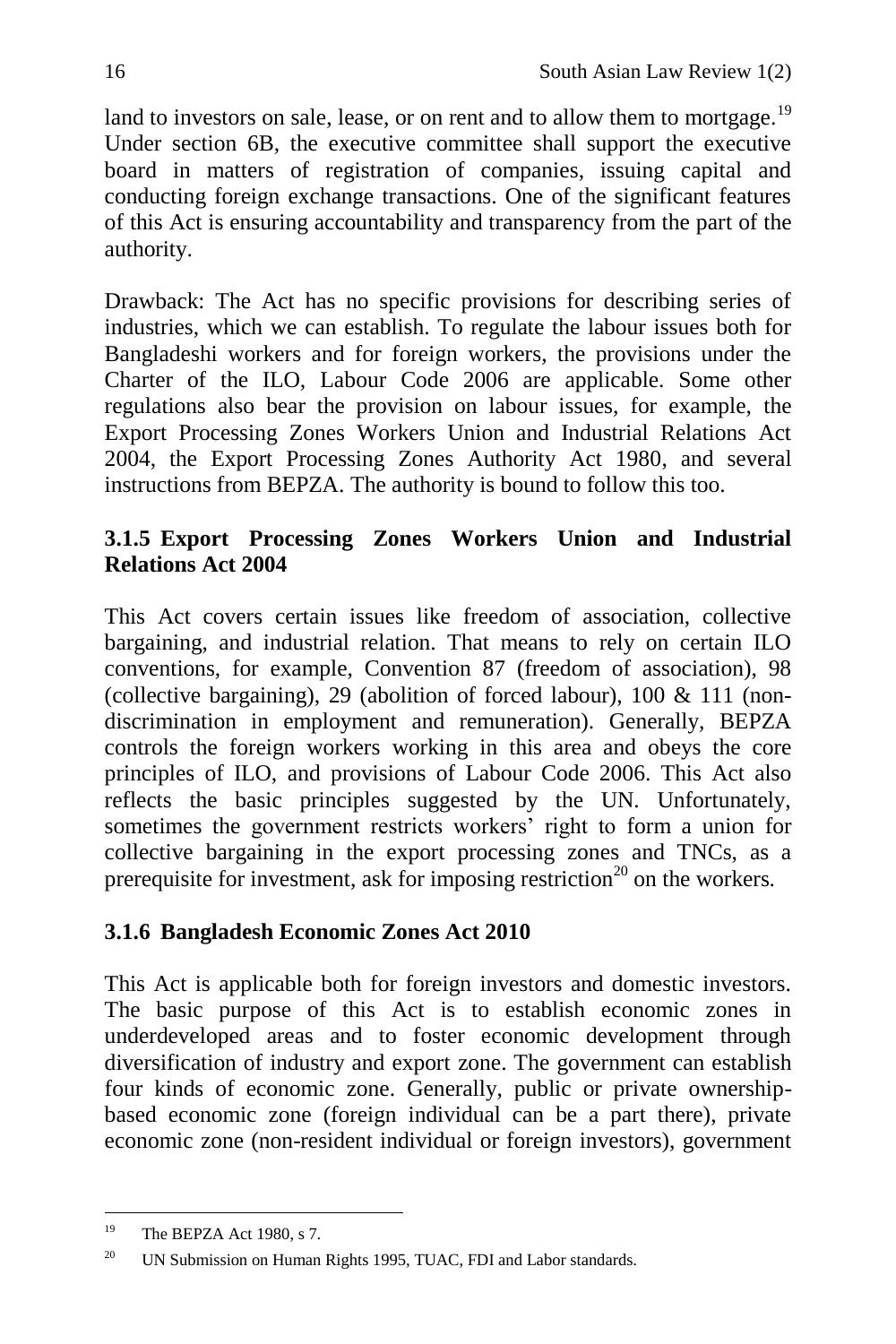economic zone, and special economic zone are vital ones. $21$  The government is empowered to select sites and declare accordingly.<sup>22</sup> The government shall acquire land for establishing an economic zone<sup>23</sup> and can announce special tariff benefits for this zone. Authority will facilitate the way of getting different certificates. If any economic zone developer violates any condition, then the authority may cancel the certificate.

Drawback: But there is no provision to fight against foreign investors in case, they fail to keep their commitment under this statue.

### **3.1.7 Bangladesh Investment Development Authority (BIDA) Act 2016**

Encouraging local and foreign investment in the private sector and providing necessary facilities in establishing industries, are the prime purposes of the Act. BIDA will provide<sup>24</sup> facilities to local and foreign investors. *Firstly*, BIDA can exercise its power to implement government policy (in respect of private investment), create schedule of investment, grant approval of projects, take necessary steps for facilitating investment, and identify different sectors of investments. *Secondly*, there must be an executive body that will be responsible for implementing decisions taken by the governing bodies. *Thirdly*, under section 16, the government will provide a one-stop service. If there is a violation of any term of the contract, the government will take possession of distributed land.<sup>25</sup>

Drawback: However, if any person is aggrieved, when and how he will file a complaint is not mentioned in this Act.

# **3.1.8 Bangladesh Small and Cottage Industries Corporation Act 1957**

According to the preamble of the Act, the purpose of this enactment is to promote development in small and cottage industries. Almost forty-six provisions of this Act deals with few topics like functions of the corporation, rule of tax exemption, procedure of granting a loan in foreign currency etc. The government is empowered to create a room for foreign investment under this Act. Lastly, the corporation may form rules to implement the objectives of this Act.

 $21$ The Bangladesh Economic Zones Act 2010, s 4.

 $^{22}$  ibid, s 5.

 $^{23}$  ibid, s 6.

 $^{24}$  ibid, s 8.

 $^{25}$  ibid, s 27.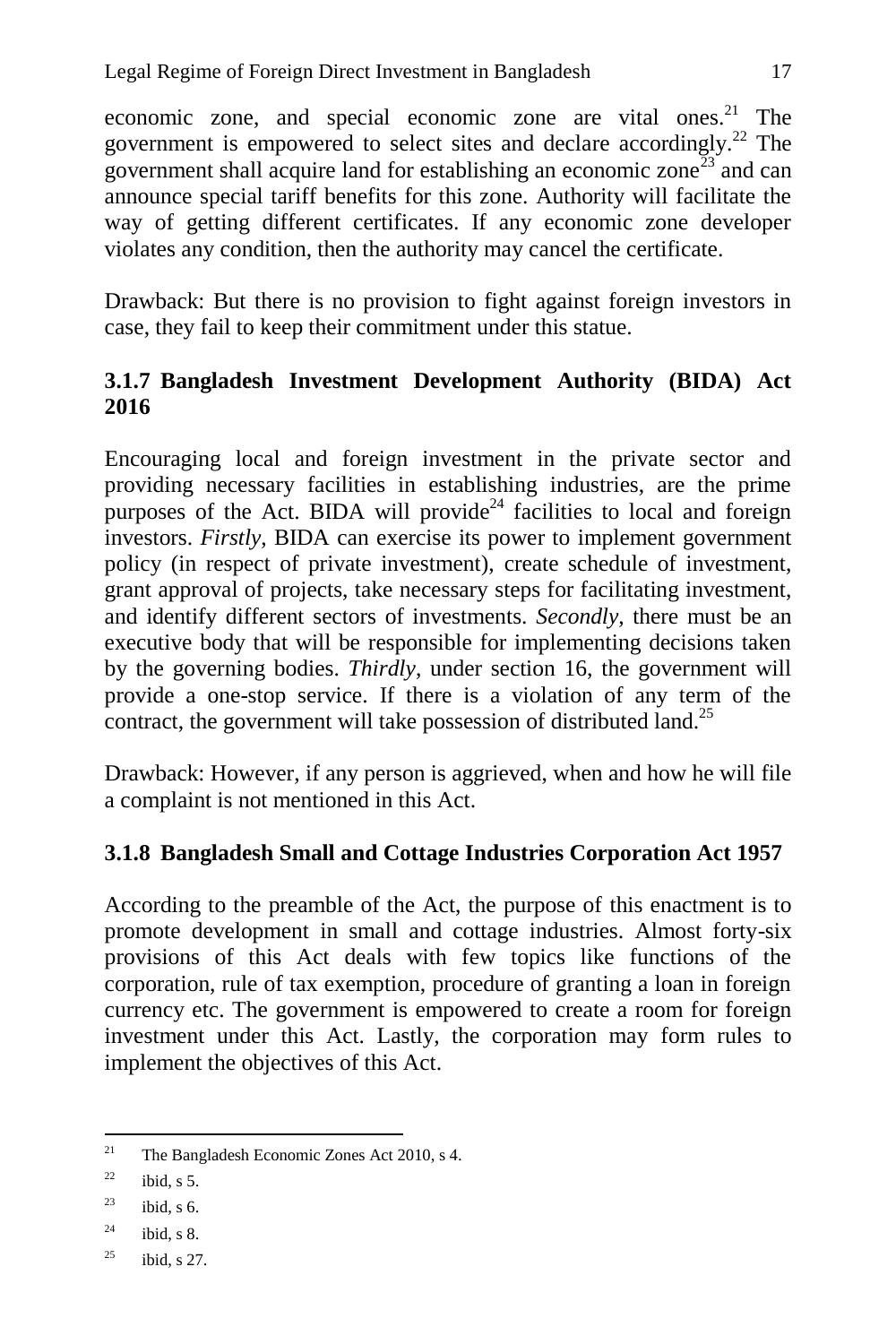## **3.1.9 Foreign Exchange Regulation Act 1947 & Guideline for Foreign Exchange Transaction 2009**

As a signatory state of IMF, Bangladesh applies strict rules and regulations in respect of foreign exchange transactions. FPIPPA affirms the right of repatriation, and one can exercise this right under this Act. Generally, authorized dealers can remit profit and dividends and check relevant documents. Here documents include audit balance sheet, information on outstanding debt. In case of repatriation (capital /capital gains) by foreignowned companies, strict reporting system needs to follow. But without prior approval of Bangladesh Bank, one can repatriate any proceeds from sales of securities. The same regulation will apply in case of transaction of payment of royalties and transfer of assets. Foreign-owned company can borrow domestically but subject to prior approval of the Bank. The foreign-owned company established in an economic zone can retain a hundred percent of their earnings in their local foreign exchange account. Above all, foreign-owned company needs to comply with strict rules under this Act.

## **3.1.10 The National Drug Policy 2005 and the Drugs Control Ordinance 1982**

The Drug Control Ordinance 1982 deals with certain issues which covers the registration of medicines, cancellation or suspension of registration, prohibition of manufacture of certain medicines, fixation of price of drugs, penalty for manufacture of a certain drug, the penalty for manufacture, stock, or sale of sub-standard drugs, etc. Before the promulgation of this ordinance eight multinational companies dominated this sector. This is a potential sector for the foreign investors but the government should revise existing policy to attract more FDI inflows. There are certain restrictions in importing raw materials; this creates hardship for the importers. To accelerate the purpose of this ordinance there shall be a drug control committee; consist of a chairman and such other members as the committee may appoint from time to time.<sup>26</sup> But the committee should empower to deal with foreign investors.

# **3.1.11 Public-Private Partnership (PPP) Act 2015**

This Act creates a new structure of investment, which will encourage both private and foreign investment. Under section 4, the government is empowered to establish a public-private partnership authority. The

 $26$ The National Drugs Control Ordinance 1982, s 4.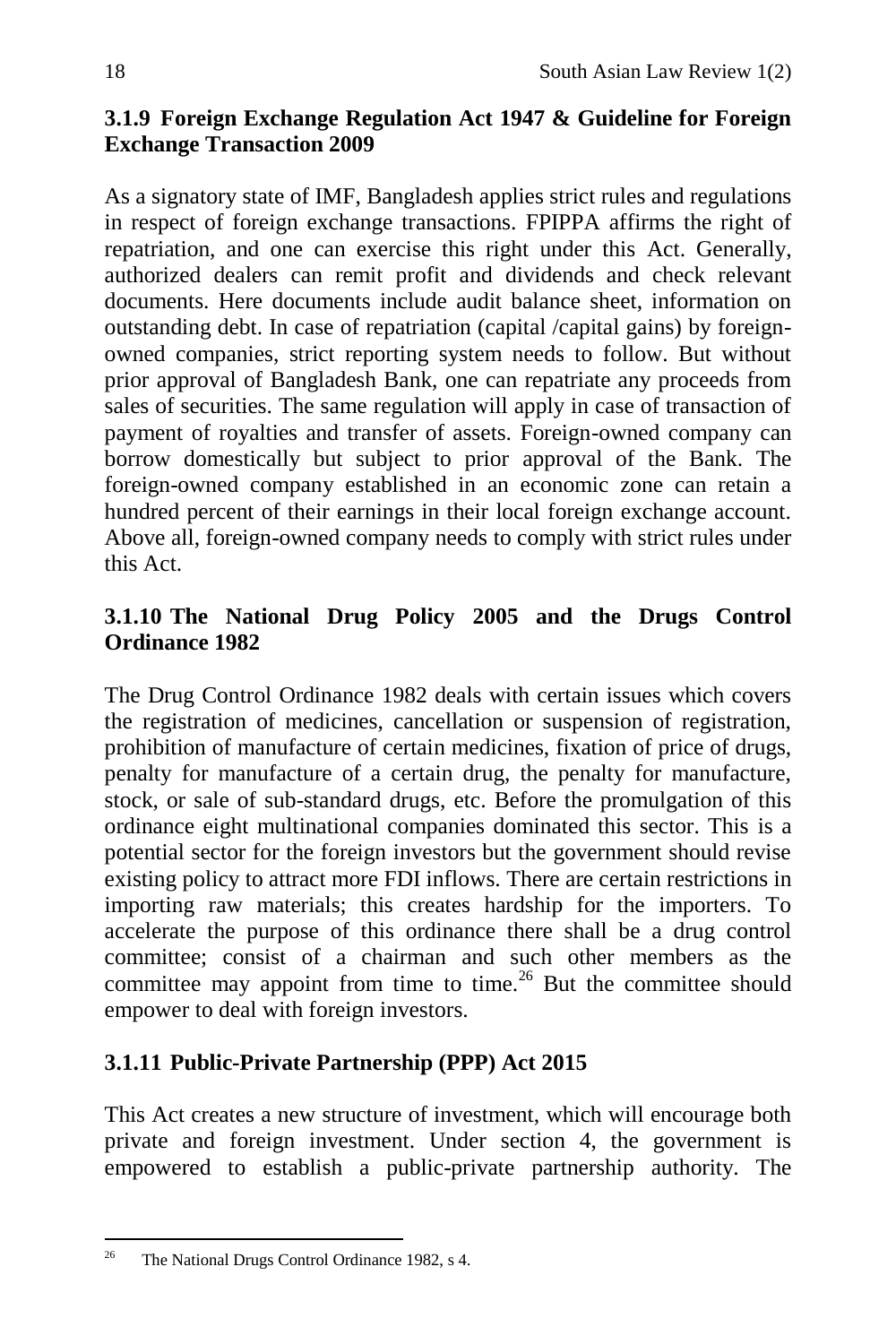authority can exercise extensive<sup>27</sup> power to issue policy related to publicprivate partnership, to resolve any dispute, to develop PP model, to select zone, to approve different projects, to assist in selecting the project, and to execute the project. But overall, management and arbitration is vested in the Board of Governors. The contracting authority is bound to seek assistance from the PP authority in respect of getting approval or scrutinizing documents.<sup>28</sup> The government can provide incentives<sup>29</sup> to the investors to encourage investment. Under section 26, the conditions that need to be complied with are environmental requirements, performance requirement and technical specification. The Act provides a scope of dispute resolution by mutual agreement or by expert mediator or through arbitration.<sup>30</sup> Exhaustion of remedies under this section is mandatory; otherwise an aggrieved party can file any suit directly either in national court or in international court.

## **3.1.12 Tax Holiday under Income Tax Ordinance 1984**

There are 21 sectors where tax holiday is available, and few of which are Active Pharmaceutical Ingredients (API) and radio-pharmaceuticals, automobile manufacturing, barrier contraceptive and rubber latex, basic chemicals or dyes, and chemicals. The government may, through proper notification, extend the zone of tax holiday.

The Foreign investors can enjoy the following incentives:

- a) Tax holiday for 5 to 7 years.
- b) Corporate income tax exemption for 15 years (power sector).
- c) Few sectors, for example, royalties, technical know-how, technical assistance fees and facilities, and on interest of foreign loan, capital gain from transfer of shares, the investor will enjoy tax exemption.

## **3.1.13 Arbitration Act 2001**

The Arbitration Act 2001 is to remove mischief of the previous statute 1940. This Act is an alternative to handling civil cases. UNCITRAL model law was the guideline in adopting this statue. Section 9 of this Act discusses about arbitration agreement. One can invoke the jurisdiction of the tribunal at any time before filing a written statement.<sup>31</sup> Under this Act

 $27$ The Public-Private Partnership (PPP) Act 2015, s 9.

 $^{28}$  ibid, s 12.

 $^{29}$  ibid, s 17.

<sup>30</sup> ibid, s 30.

 $31$  The Arbitration Act 2001, s 10.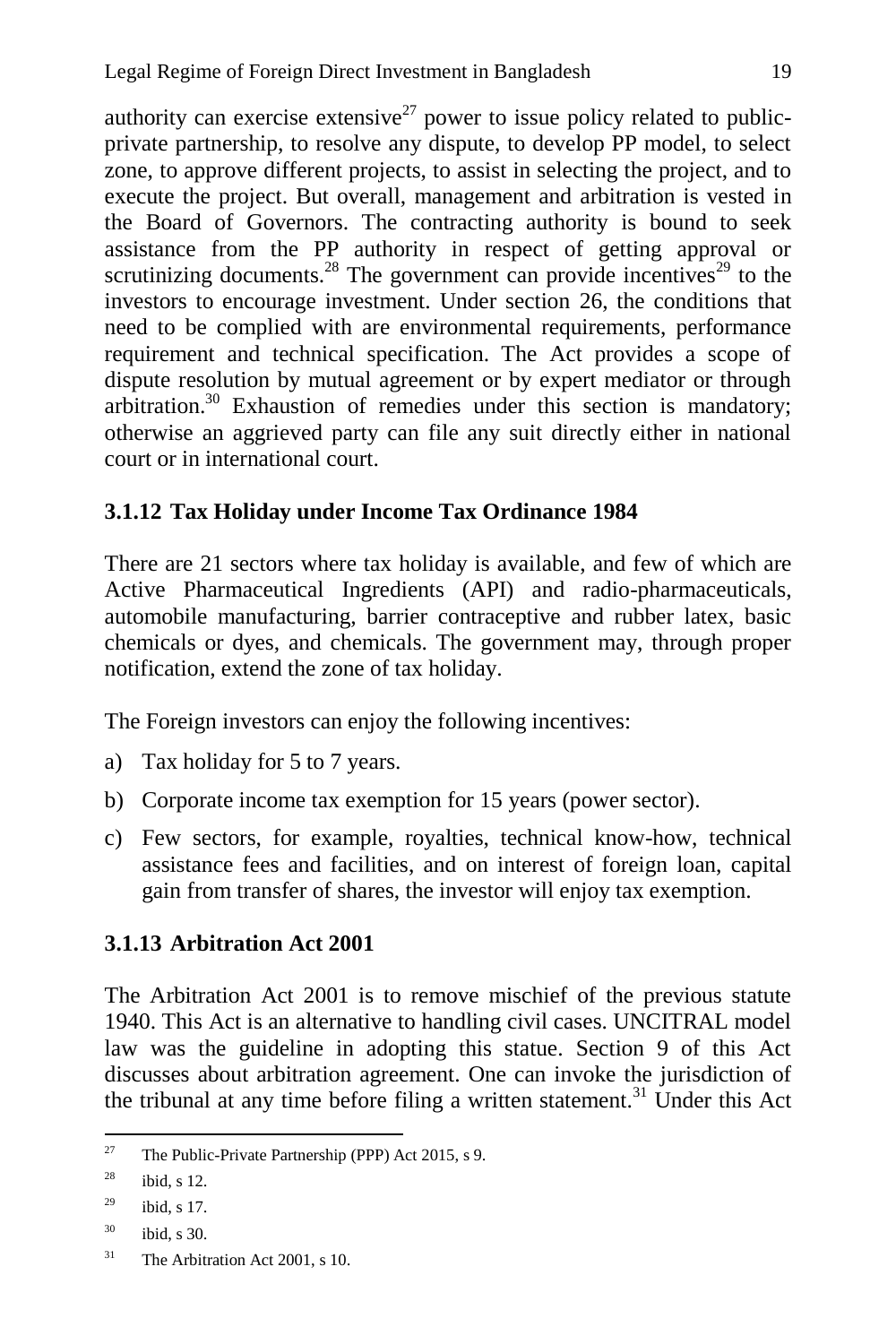the tribunal shall not follow the Code of Civil Procedure and the Evidence Act, as a part of procedure. The court shall enforce any such foreign arbitral award and will follow the same manner applicable for the execution of the decree of the court.

### **3.2 Policy for Foreign Investment**

The government first announced a comprehensive industrial policy in 1999. The main features are such as creating a production-based economy by speeding up investment both foreign and domestic, playing the role of a facilitator by the government, attracting FDI in export-oriented industries, increasing export of manufactures, encouraging balanced industrial development, rehabilitating deserving risk factors of industries, coordinating trade and fiscal policies. Secondly, National Investment Policy 2005 was adopted to increase investment. This policy is to overcome some shortcomings of the FPIPP Act. But there is no specific norm for dispute resolution, and the terms demand for extensive explanation indeed. Under this investment policy, investors should provide adequate information. According to Industrial Policy 2010, if any foreign investor wants to invest in any of seventeen controlled industries under this policy, must seek approval from the ministry. The policy includes industries like infrastructure, electricity etc. National Investment Policy 2010 brings changes to create a friendly environment for foreign investors and to bring a change in the socio-economic development of the country. On the other hand, the National Industrial Policy 2016 framed to reach a target goal. This is a supplementary policy paper. The government adopted an industrial policy in 2010, but the new policy brought some changes with a view to achieving goals. This focuses on productivity and setting up of new types of industries like hi-tech, arts craft. The present IP laid special emphasis on export-oriented and export linkage industries and the government is committed to providing different types of incentives to these industries. The policy emphasizes small and medium scale industries and to implement a time-bound action plan along with industrial growth from 29% to 35%. Some of the key features are: for example, forming small & medium scale industries for industrial development and implementing the time bound action plan of Industrial Policy 2016. The policy also includes establishing an agile and expert industrial and service sector, while keeping the labour force from a specific range of 18% to 25%.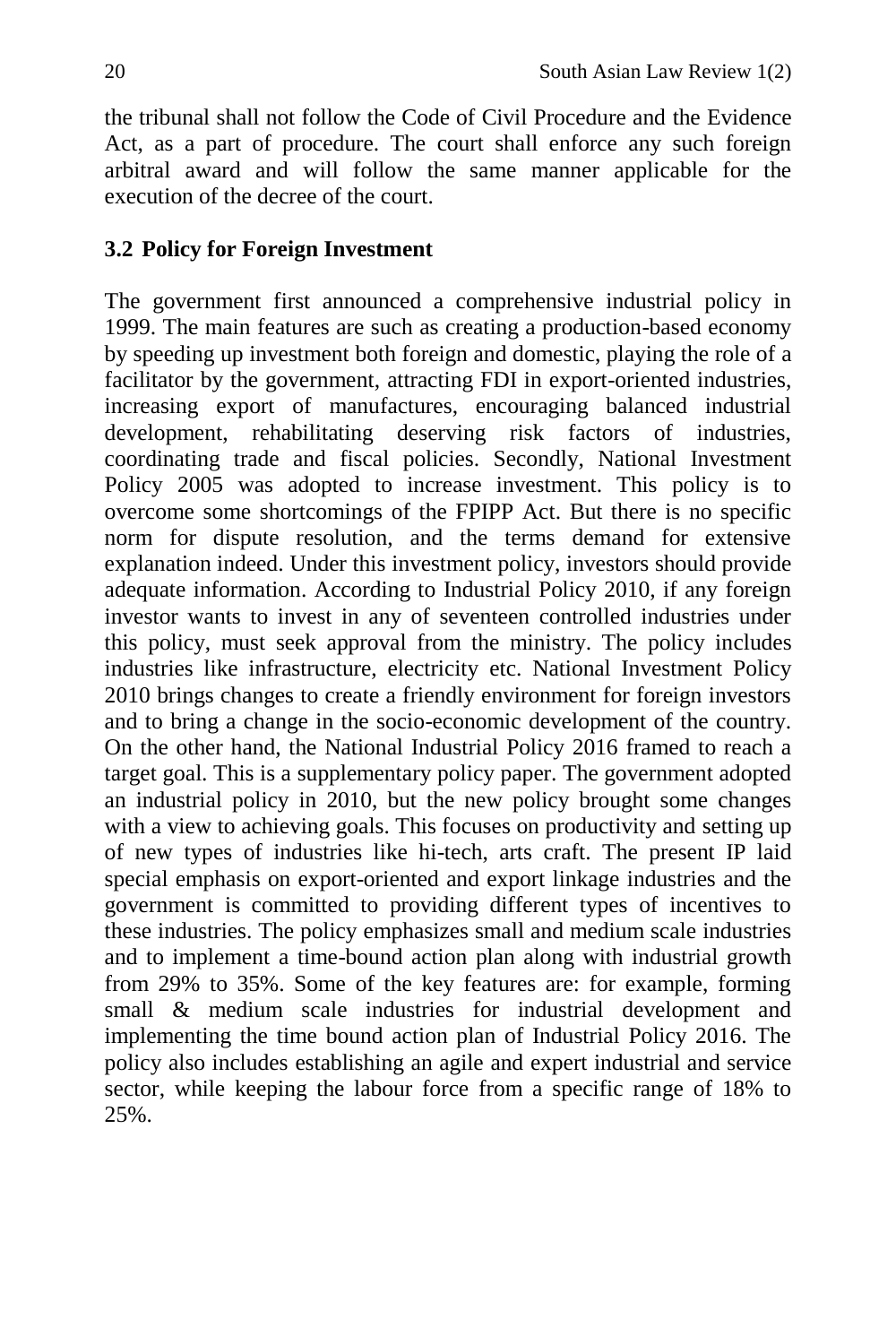## **3.2.1 Dispute Resolution Forum for the Investors**

Generally, a 'treaty 'begins with a statement that is for reciprocal encouragement and protection of foreign investment. Treaty contains provision on repatriation of profits and compensation for any loss occurred during unrest situation of a country, and rules for settlement of dispute. In many bilateral treaties, there are provisions on forum specifications. Sometimes treaty provides for arbitration as a neutral forum for dispute resolution.<sup>32</sup> In some cases, different clauses are inserted to clarify obligations. Inserted clauses are prescriptive or mandatory in nature, which creates an obligation for the parties to submit the dispute. As a second option, treaty contains a provision that will entitle the parties to submit their dispute unilaterally before the ICSID tribunal.

In many instances, foreign investors lose their confidence in the national court or tribunal of the host state. Hence, bilateral treaties can take a good stance towards resolving disputes. Though for dispute resolution, arbitration is the way, but there is no uniform formula of arbitration. In many treaties, conciliation is mandatory before going for Arbitration. In Asia, most dispute settlement refers to arbitration under the ICSID. Treaties frame in such a way to create jurisdiction under the ICSID tribunal. But a treaty which is only giving reference to arbitration under ICSID will not automatically give jurisdiction to that forum. Rather it will depend on how the words used in the treaty.<sup>33</sup> To justify the submission for arbitration few questions would be tested, for example, (a) whether there is an agreement between the parties or not, (b) whether there is a methodical contemplation to a request for conciliation or arbitration or not, (c)whether there is an agreement obliges the host state to assent for any arbitral proceeding or not. For example, in *Asian Agricultural Products Ltd (AAPL) v Sri Lanka*, for the first time ICSID assumed its jurisdiction based on an investment treaty, which was concluded between UK and Sri Lanka.<sup>34</sup>

## **3.2.2 Exhaustion of Local Remedies and Arbitration**

Under some treaties, resorting to international remedies is subject to prior exhaustion of local remedies, or in some cases, there is a time frame within which the party is bound to seek remedy from the domestic court of the

 $32<sup>°</sup>$ <sup>32</sup> W. Peters, 'Dispute Settlement Arrangements in investment Treaties' (1991) 22 Netherlands Yearbook of International Law 91.

<sup>33</sup> Aron Broches, *Bilateral Investment Protection Treaties and Arbitration of Investment Disputes, in the Art of Arbitration, Liber Amicorum Pieter Sanders* (Jan C. Schultz & Albert Jan van den Berg eds, 1982) 63, 68-69.

<sup>34</sup> *AMT v Zaire* (1997) 36 ILM 1531; *Tradex v Albania* (199) 14 ICSID Rev 161.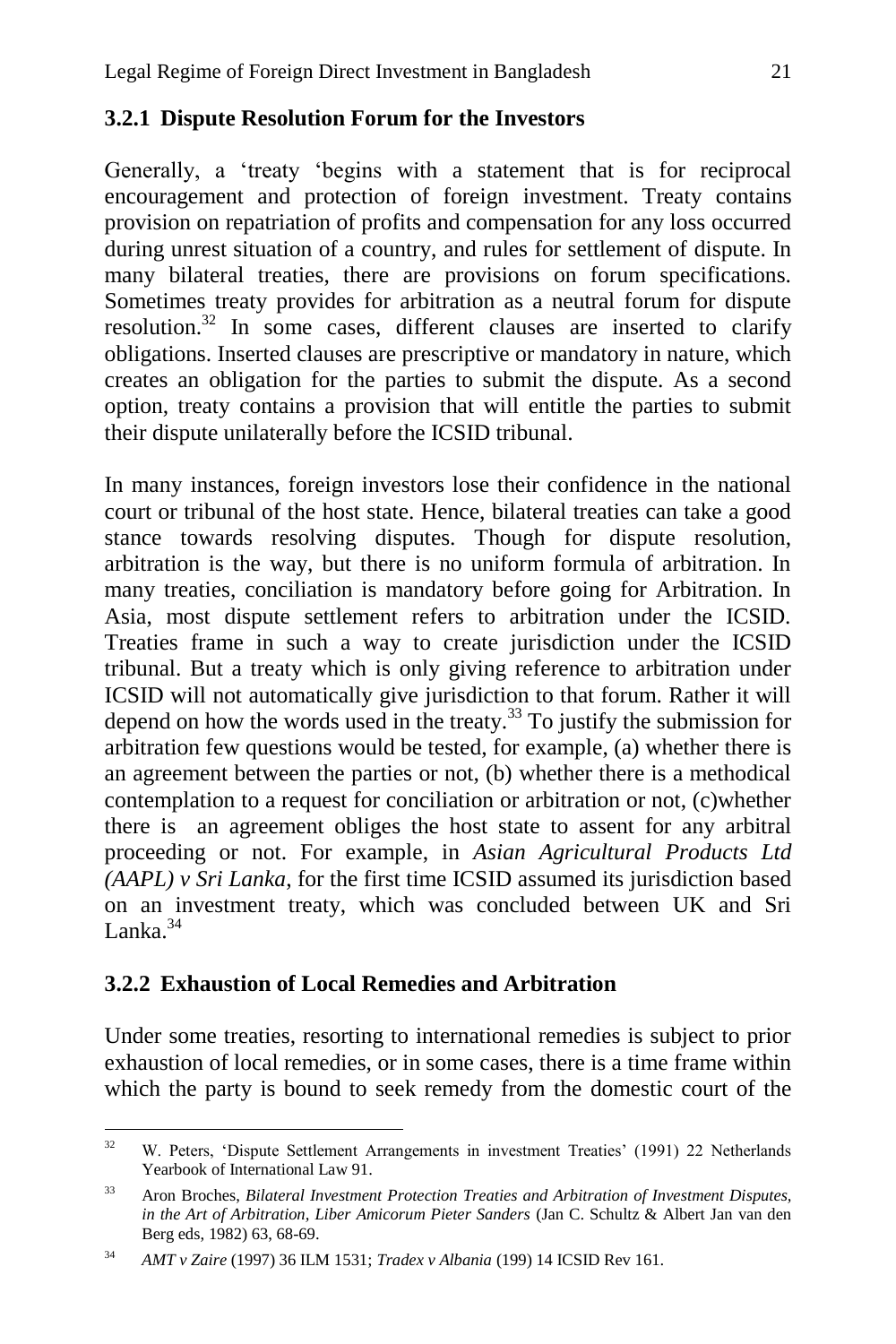host state. ICJ in the ELSI case observed that the principle of exhausting local remedies is an international principle and that cannot be excluded unless expressly mentioned in the treaty. According to Calvo doctrine, any kind of foreign dispute shall be decided by the domestic court of the host state. If there is a violation of the treaty directly rather than violation of any contract, then the doctrine will be contested. If any treaty gives absolute right of arbitration, in that case dispute may be submitted directly to any arbitration forum.

## **3.2.3 Bilateral Treaty and Bangladesh**

Bangladesh is a party state of ICSID, NYC, and WTO. There is no comprehensive investment law under the present legal regime. Bangladesh has entered into more than 32 bilateral treaties along with double taxation agreements with many developing countries. Generally, the state feels the necessity to make a bilateral treaty to enhance its vigorous position and this is a promise of protection of capital also. Bangladesh is not an exception. Bangladesh is always in favour of bilateral treaties just because of ensuring inflow of foreign investment even the country is not bothered about surrendering sovereignty. All bilateral treaties were made to protect mutual rights and bring out a friendly environment. Generally, in FDI laws there is no provision for dissolving disputes. For most of the FDI dispute resolutions we have rely on bilateral treaty. In 1990 Sapiem (an Italian Company) entered into a contract with Bangladesh and made an allegation under the dispute settlement clause for delaying in completion of the project. After invoking the jurisdiction of ICC, the forum passed its award in favour of Sapiem, which was later challenged by Bangladesh in the High Court Division of Supreme Court. Under article 5(2) of a treaty made between Bangladesh and Sapiem, Sapiem had absolute discretion to submit its dispute to ICSID. Sapiem submitted its dispute to ICSID. ICSID decided that the decision given by HCD was inappropriate as the division deprived the company of getting its benefit by revoking the ICC award. But the court passed an injunction order against Sapiem to invoke jurisdiction of the ICC for having procedural irregularities. Now, the question is what facilitated the Sapiem to submit its dispute to ICSID. Here if we look at the language of the treaty, it created room for this by its undefined $35$  and ambiguous term. Even most of the time, definition of investment is varied from treaty to treaty and creates a fragile situation for Bangladesh.

 $35$ <sup>35</sup> ICSID Case No ARB/05/7, Award of 30 June 2009, paras 122, 124, 153.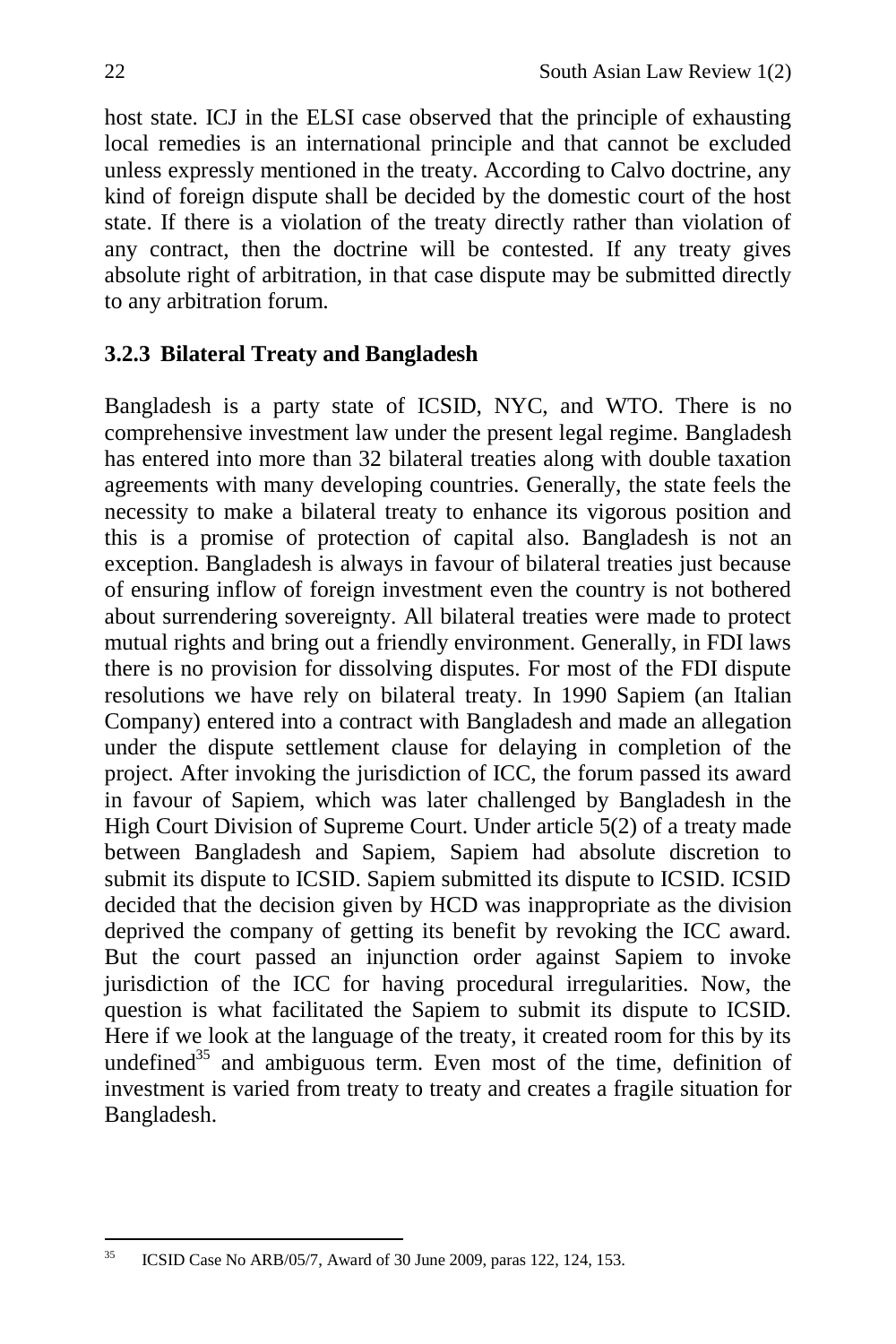# **4.0 Findings**

## **4.1 Perception on FPIPPA 1980**

In evaluating the present statute on Foreign Direct Investment, Foreign Private Investment (Promotion and Protection) Act 1980, the opinion of scholars and members of the BIDA, is given below. Both the scholars and BIDA authorities evaluated this Act in different ways. They expressed their views, on whether the Act is exhaustive or whether the government should enact a new law. Opinion of experts (table 1):

| FPIPPA (not exhaustive one)   | 70%-75% |  |
|-------------------------------|---------|--|
| FPIPPA (supporting amendment) | 82%     |  |
| FPIPPA (new enactment)        | 40%-45% |  |

Almost all of the interviewees replied that the Act is not exhaustive to attract FDI. We asked a few scholars<sup>36</sup> of law how they evaluate this Act. According to their view, the government should amend this or adopt a new one. They focused on clarifying certain terms, for example, condition of sanction and condition of launching joint ventures. Clarity of provisions is important so that the investors will not be confused. The members of BIDA, BEPZA claim that the government is taking different initiatives, like commencing one-stop service, adopting new policies, etc. This initiative covers loopholes of the present statute. The respondents are not supporting the promulgation of a new law; they are supporting the rearrangement of an institutional mechanism to combat administrative hurdles and to accelerate the process of granting the license.

# **4.2 Perception on General Laws relating to FDI**

Almost forty percent of the respondents indicated that the existing laws are ambiguous and scattered. This ratio is almost near to the half of the total respondents. Sixty percent considers that statutes are, sometimes or rarely, ambiguous. The majority (seventy-seven percent) of the respondents agreed with the accessibility of laws but according to thirty three percent of the interviewees, sometimes the laws are not accessible. Notable thing is that changing law which is unpredictable according to the perception of sixty-five percent of respondents. On the contrary, thirty-five percent consider it as predictable fairly.

 $\overline{a}$ 

<sup>&</sup>lt;sup>36</sup> Interviewees are faculty members of different universities of Bangladesh.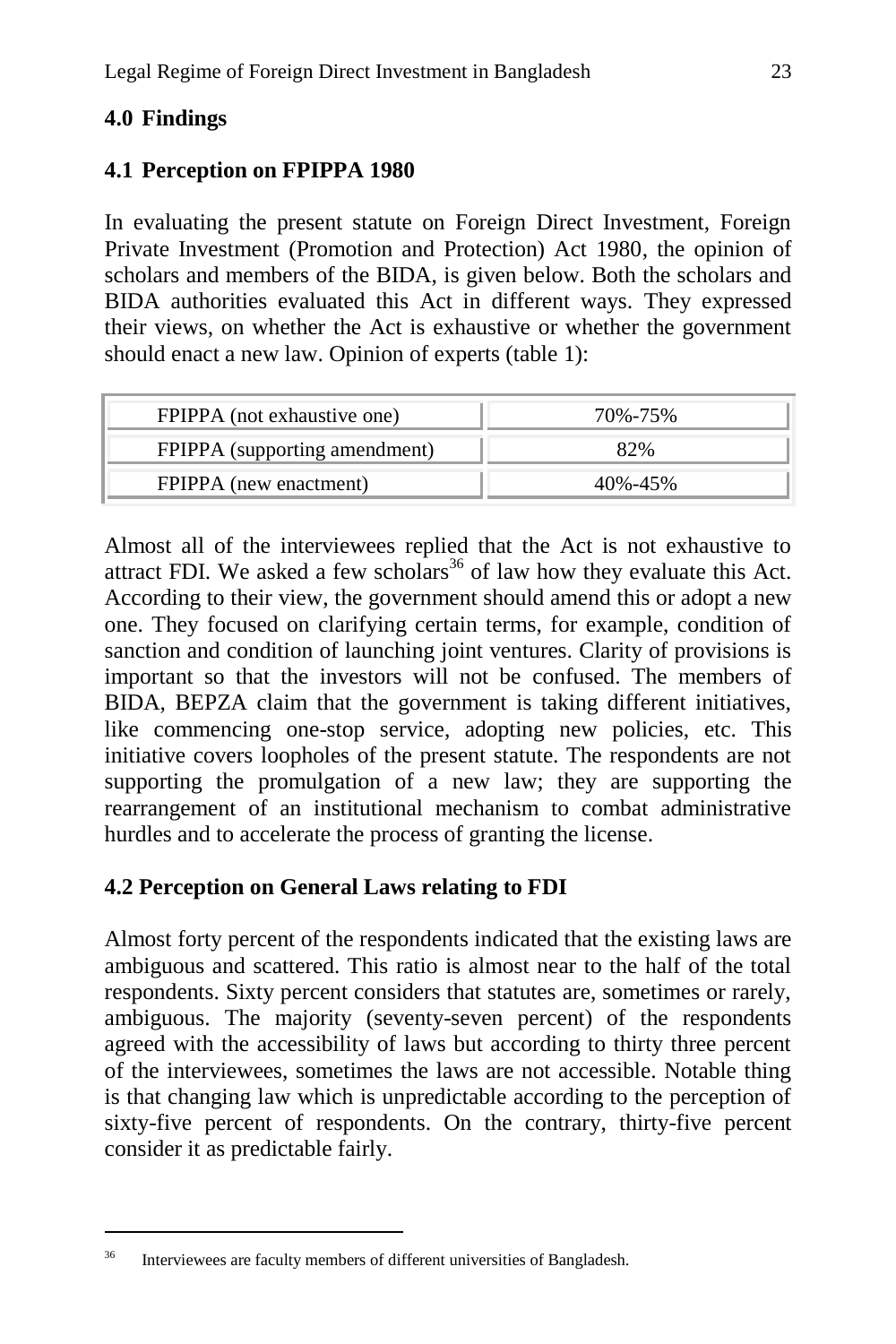| <b>Statement and Responses</b>             | <b>Response Options</b> |  |  |  |
|--------------------------------------------|-------------------------|--|--|--|
| Laws are ambiguous                         |                         |  |  |  |
| never / rarely / sometimes                 | 60%                     |  |  |  |
| always / mostly / frequently               | 40%                     |  |  |  |
| Laws are easy to get to                    |                         |  |  |  |
| always / mostly / frequently               | 77%                     |  |  |  |
| never / rarely / sometimes                 | 33%                     |  |  |  |
| Changes in the law and policies are.       |                         |  |  |  |
| frequently/mostly/completely unpredictable | 65%                     |  |  |  |
| fairly predictable                         | 35%                     |  |  |  |

## **4.3 Perception on Determinants of FDI**

Few interviewees focused on different points besides the law to justify why Bangladesh is lagging in case of increasing FDI inflows and which we can summarize below.

| <b>Factors increasing FDI</b> | Percentage $(\% )$ |  |
|-------------------------------|--------------------|--|
| <b>Political Stability</b>    | 20%                |  |
| <b>Tax Rates</b>              | 10%                |  |
| Access to Free Trade          | 22%                |  |
| Adequate Law and Regulation   | 25%                |  |
| <b>Wage Rates</b>             | 10%                |  |
| Commodities                   | 13%                |  |

## **4.4 Perception on Role of Court**

The respondent's perception of courts as a platform for promoting FDI and Sustainable Development is varied from point to point, and this stated in table 3.

| <b>Response Options</b>                               | <b>Responses</b> |  |  |
|-------------------------------------------------------|------------------|--|--|
| Court Structure and Proceedings in Enforcing Contract |                  |  |  |
| Supportive                                            | 39%              |  |  |
| Not Always Supportive                                 | 61%              |  |  |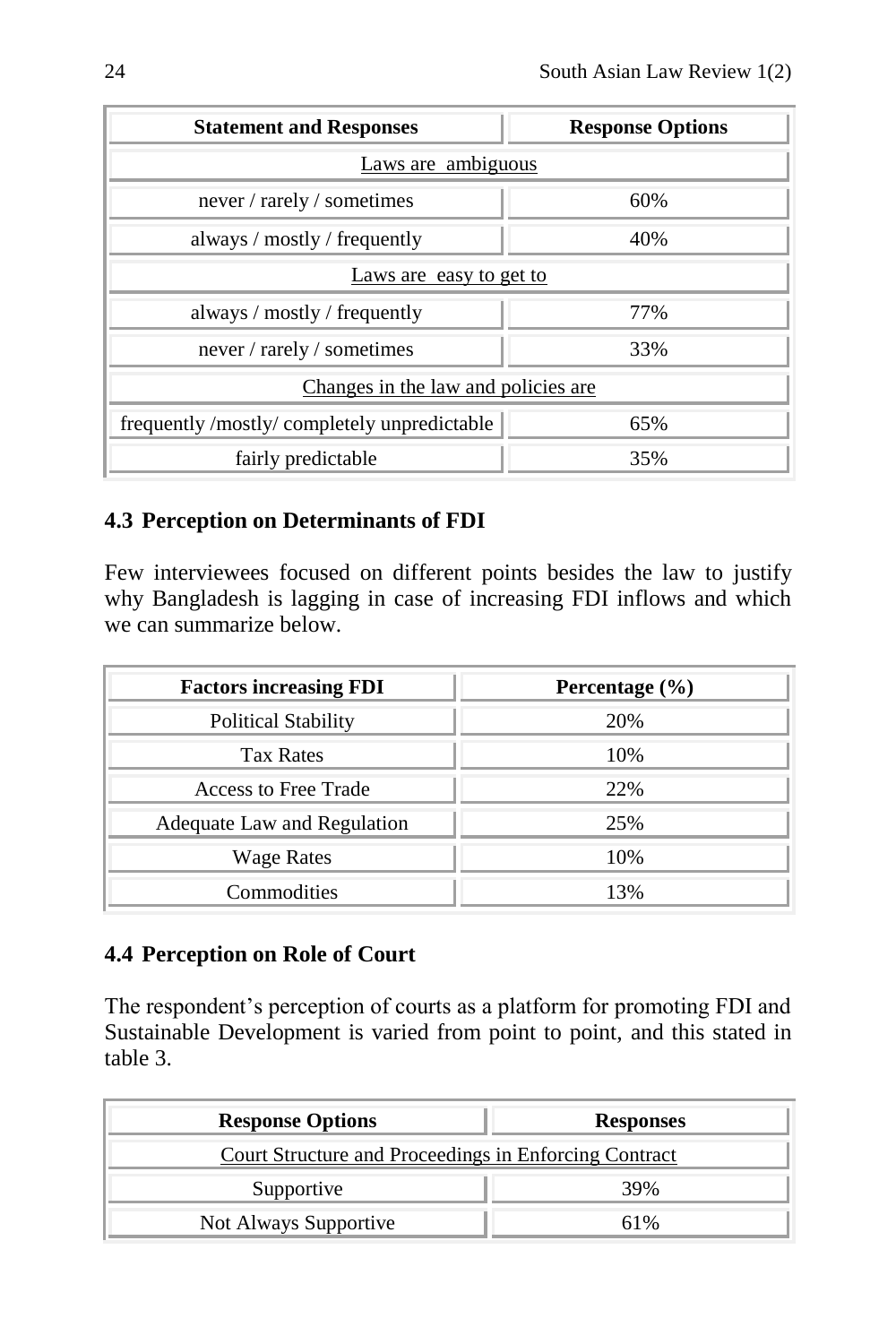| Case Management in Respect of FDI                   |     |  |  |
|-----------------------------------------------------|-----|--|--|
| <b>Ouite Smooth</b>                                 | 45% |  |  |
| Very Slow                                           | 55% |  |  |
| Court Automation, Alternative Dispute Resolution    |     |  |  |
| Very Fast Sometimes                                 | 40% |  |  |
| Very Slow Sometimes                                 | 60% |  |  |
| Percentage of Litigation Cost                       |     |  |  |
| Low in Comparison with Other States<br>(South Asia) | 47% |  |  |
| High in Comparison with Other States                | 53% |  |  |

Almost 61% of the respondent's perception is that the court's structure and proceedings are not supportive in case of enforcing contract on the contrary to this, 39% of respondents consider it as supportive. Case management is smooth, according to 45% of the respondents, and is very slow, according to 55% thereof respondents. Dispute resolution is sluggish, according to 60% of respondent, and litigation cost is high according to 53%.

# **4.5 Perception on One Stop Service Act 2018**

Almost 82 % of the respondents support the screening procedure as a part of a one-stop service. They apprehend that if there is no screening procedure, the investors may deviate from fulfilling performance requirements, and this may create room for exploitation by the multinational corporations. To combat the prolonged system of registration government framed the One Stop Service Act 2018. Investors investing in economic zone now will get all services within 45 working days. According to BEZA, this is a milestone for overall development. Few of the interviewees said that the government should monitor why the service is not promulgated wholly. Probable effectiveness is given in table 3.

| Effectiveness | 68% (yes) | $25\%(No)$ | $07\%$ (no comment) |
|---------------|-----------|------------|---------------------|
|---------------|-----------|------------|---------------------|

## **4.6 Perception on Dispute Settlement**

A few number of the respondents said that the forum selection for dispute settlement should not be always a choice of the investor-state. Rather, they should exhaust local remedies first then move to International Tribunal. On the contrary to this, few of the respondents argued that forum selection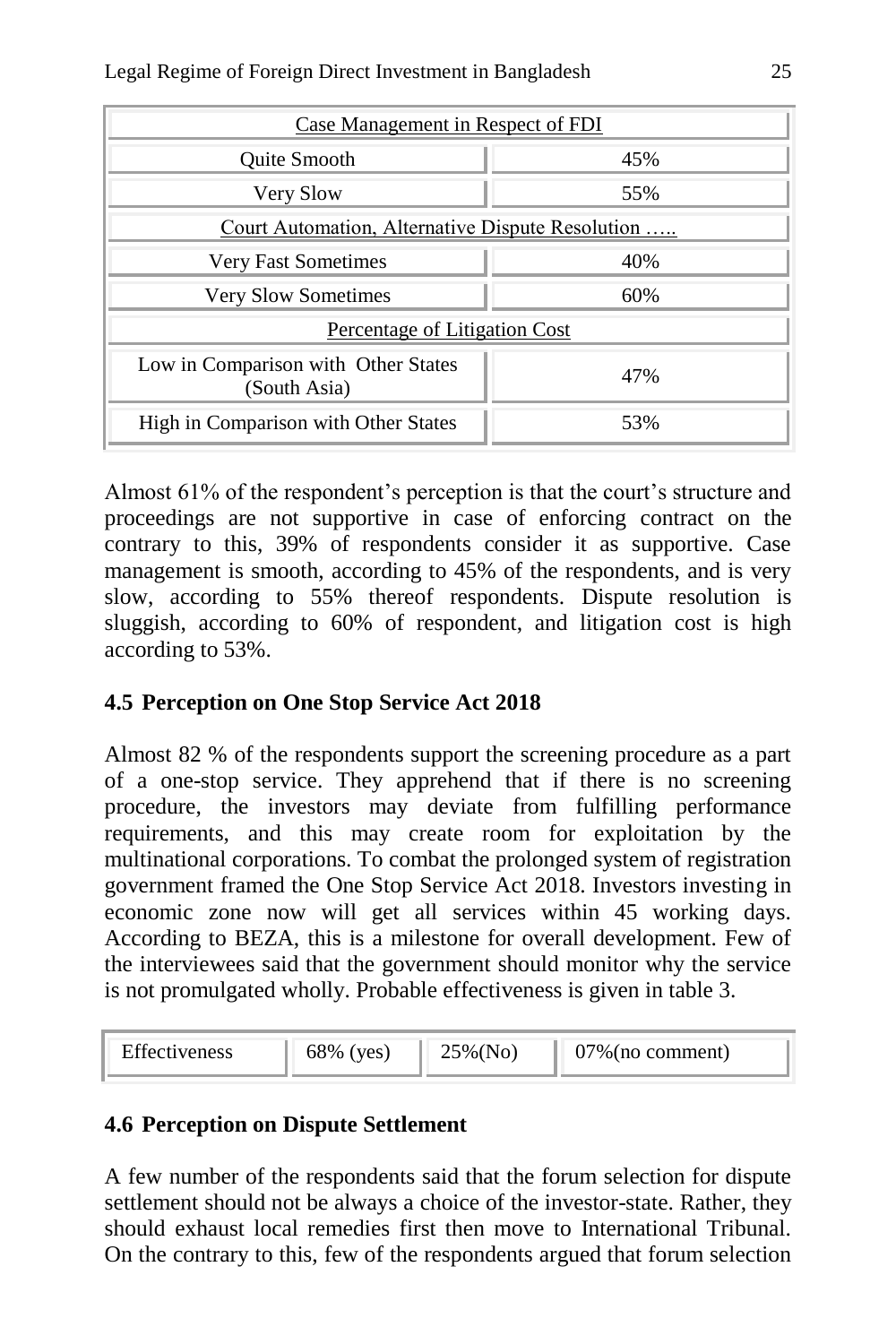should not be auto decided, rather invoking jurisdiction of local courts or international tribunal should be at the choice of the investors. Some of the interviewees reject the binding clause inserted in the bilateral treaty. They apprehend that more restricted provisions in bilateral treaty will discourage foreign investors. They support in favour of establishing an international forum for dispute settlement. They raise the argument that the existing court of Bangladesh is not reliable and efficient enough to deal with this type of investment dispute. Some challenged the role of ICSID in respect of dispute settlement. But the majority of the interviewees see this forum as the most prospective arbitration centre. A small number of interviewees suggest invoking the jurisdiction of the International Court of Arbitration.

### **4.7 Perception on Tax Exemption**

Multinational corporations claim tax credit on artificially high price, which is created by them. Many developing states adopt provisions on tax exemption, especially, to attract foreign investment. Foreign investors can enjoy tax exemption under section 144 of the Income Tax Ordinance 1984. Bangladesh has signed agreement on avoiding double taxation with thirty two countries. 75% of the respondents said that the existing tax law is enough to attract FDI inflow in Bangladesh  $& 25 %$  demands few changes, and 05% not directly supporting or not denying the impact of the existing law.

### **4.8 Perception on Trade and Investment Policy**

56% of the respondents express their views that the existing trade policy is a liberal one as the government is reducing tariffs and trade barriers in different sectors. On the other hand, 44% of the respondents consider it not a more liberal somewhat restricted one. Few of the interviewees said, mere liberalization does not bring any radical change or increase growth in FDI rather restrictive legal regime is significant. They cited examples of China and Malaysia, where despite existing strict regulation, FDI inwards flow is much higher than that of African and Latin American Countries. They believe that under this regime, the investor will decide how to expand their operation. Some policymakers say that trade logistic costs are the key to indispensable determinants of export competitiveness. Sixty percent of the respondents said that IP 2016 does not cover LPI (combinations of six areas are like transport, infrastructure, custom, shipments, tracing, logistic competence, and timeliness). Directly, forty percent of the respondents think that this IP is quite comprehensive in comparison with IP 2010 to attract more FDI in Bangladesh.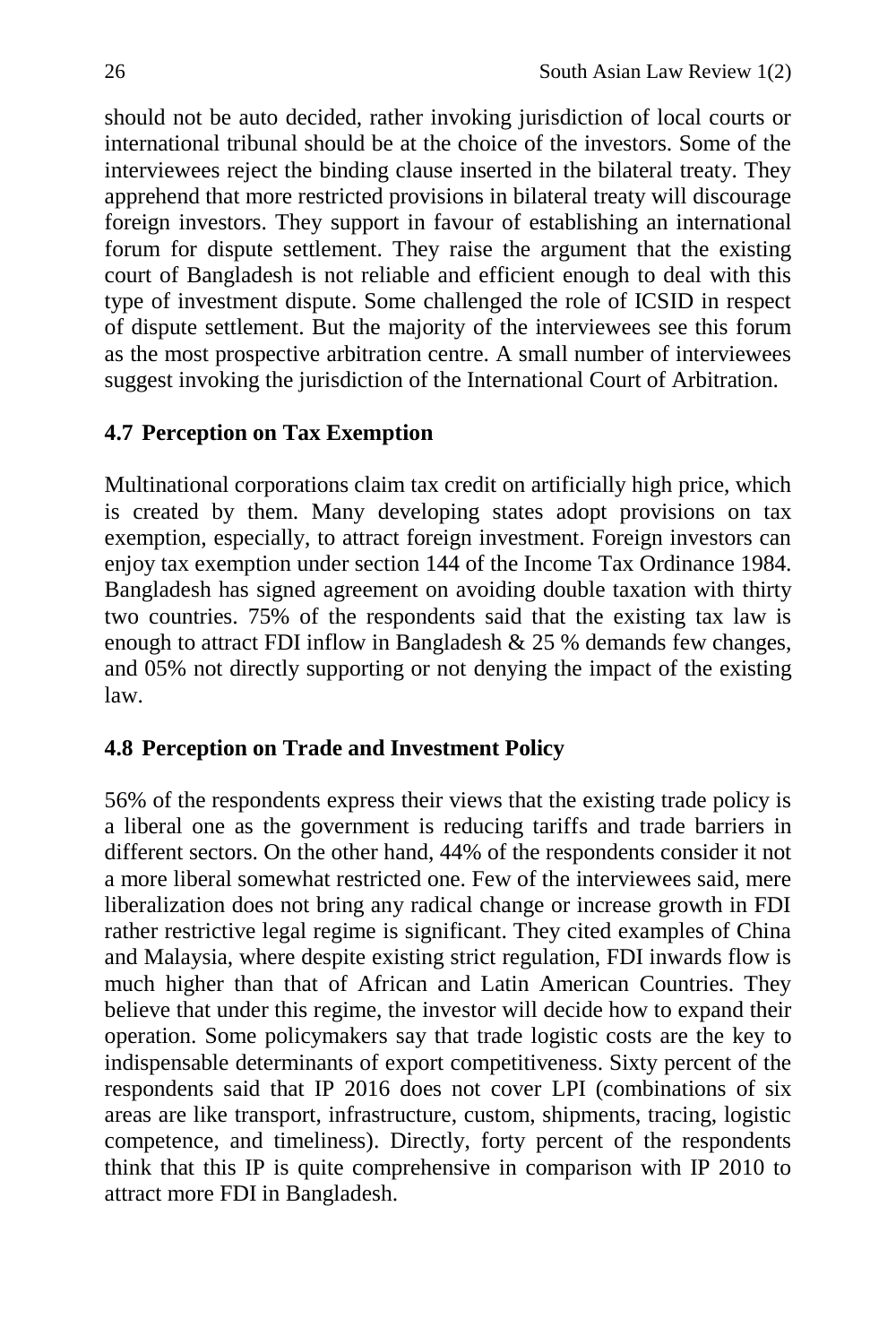# **5.0 Analysis**

 $\ddot{\phantom{a}}$ 

It is generally predicted that a perfect or predictable legal system can attract more FDI. But there is no uniform system of identifying specific characteristics of an ideal paradigm. But an efficient legal system can reduce transaction costs and facilitate the option of enforcing rights and obligation.<sup>37</sup> As a crucial part of the legal system, the law of a country should be exhaustive, clear, stable, and accessible.<sup>38</sup> Again, credibility and predictability of rules and system is another option for creating a platform for foreign investors. If we analyse the opinion of the respondents, the majority of respondents think that the present acts on foreign direct investment are not exhaustive and predictable one. For example, in section 3 of FPIPPA 1980 of Bangladesh, the term sanction is not clarified. To understand the conditions, investors need to go through the Foreign Exchange Regulation Act 1947. This is very sprinkled indeed. According to section 7 of FPIPPA 1980, government will expropriate property only 'for a public purpose against adequate compensation'. But the term has not been defined in any law related to foreign investment. If we analyse the existing legal framework of Ethiopia, Australia and Vietnam, we will find the presence of very concrete and comprehensive laws. Why changing laws are important, can be better understood by citing Vietnam, as an example. We will find that from 1980 to 1986, the investment flow was the same as that of Bangladesh but the curve of the FDI Inward inflow (Vietnam) drastically changed after 1989. The first enactment of that country was in 1987, but later it was amended. Finally, the previous law was replaced by law on investment in 2005. The ratio of investment increased GDP, which is 12 times higher than that of Bangladesh. From our research findings, we can summarize that proper law and regulations and free trade as vital ones to increase FDI inflows gradually.

If we analyse the data given in table 2, we will find that to some extent the laws are not completely ambiguous, but the amendment or the change of law is grossly unpredictable, and this might be a factor for showing less interest by the investors. But sometimes ambiguity may create room for upholding the concept of competitiveness rather than being panic. Beside this, we will find that laws are not consistently applied by the officials. Sometimes bureaucratic excellency becomes a factor with the enforcement of law. Hence, firstly, any opportunity to transfer funds should be clarified more in the statues. Secondly, conditions for joint ventures should be specified clearly. The subject matters of the existing statutes are not wide enough to embrace all probable aspects of FDI.

<sup>&</sup>lt;sup>38</sup> Amanda Perry, 'An Ideal Legal System for Attracting Foreign Direct Investment? Some Theory and Reality' (2000) 15 (6) American University International Law Review 1627-1657.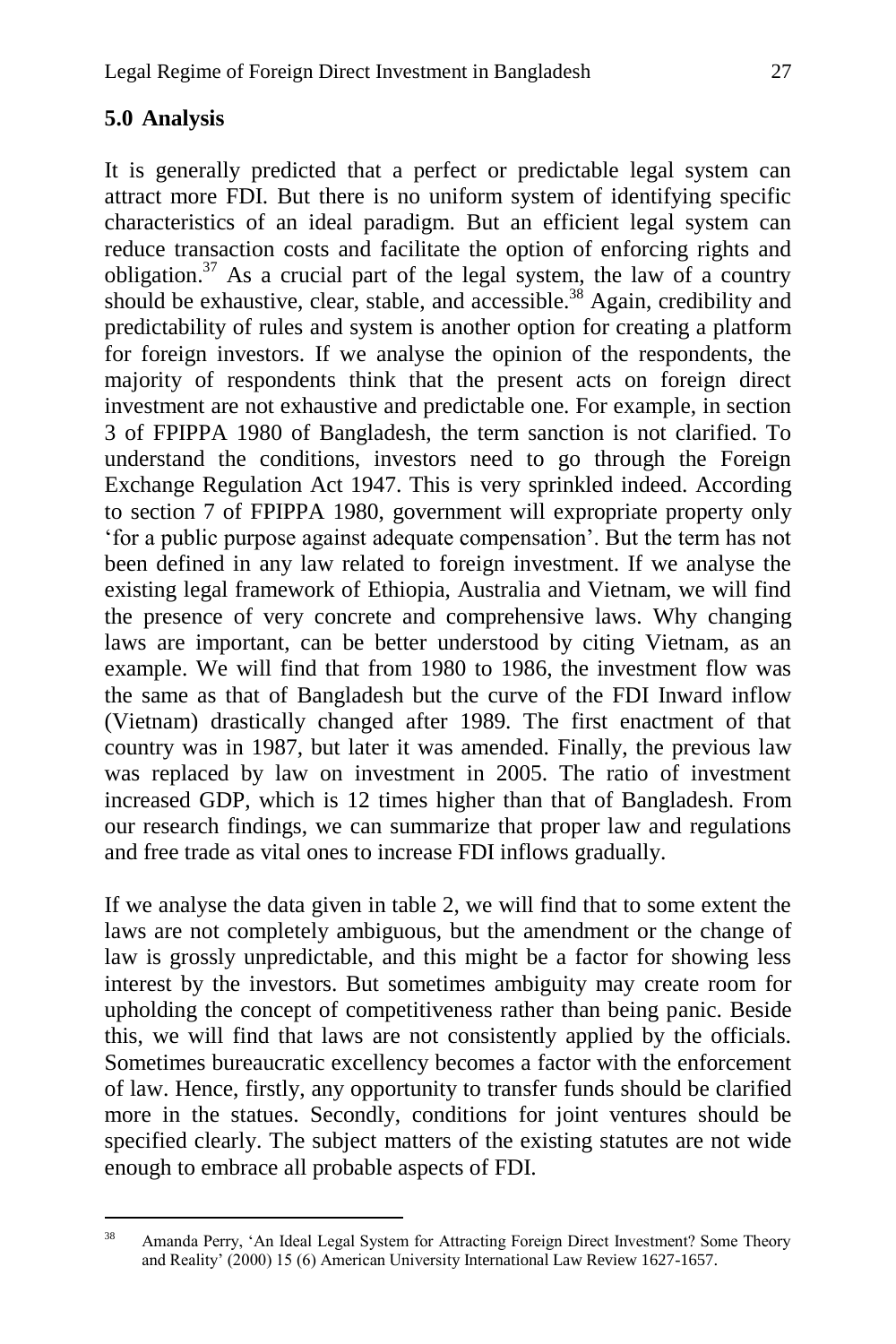Investment incentives become factor which spurs competition among host countries. There is an assumption that incentive will attract more FDI, and this may be a tool to protect infant industries. But if it is not designed appropriately, then it may become a means to undergo a loss. Generally, it imposes burdens on the government. In Bangladesh, incentives are provided under the present scheme based on multi factors. Currently, tariff concessions are given on capital goods, raw materials for a certain period. But the government imposes restrictions on importing materials. Forty percent of the respondents' support that providing incentives can increase FDI, however fifty percent replied that, besides incentives, we should focus on certain other issues. According to UNCTAD, the Annual Investment Report 2020, there is a record drop, which is 55.8%, especially in FDI inflow. This inflow falling is much unexpected, indeed. For example, FDI inflows in countries like Pakistan, Nepal are increasing. In 2019 FDI inflow of BD was 1597 million, Pakistan 2218 million, India 50553 million, and Maldives 565 million.<sup>39</sup> Here decline of inflow is 55.80%. Econometric analysis and different surveys showed that tax incentives cannot influence the decision of MNCs, before selecting any investment location.<sup>40</sup> But this does not prove that tax incentives have no value at all. We need to think about the targeted policy. Many developing countries follow this policy which covers tax holiday or temporary tax rebates and incentives for a certain period. Some leading developing countries are following non-targeted approach. Under this approach, the country offers a low rate tax but not any random incentives. Though forty percent of the respondents supporting these tax incentives, but subject to reviewing policy adopted by Asian and European countries, we can focus on how to reduce tax rates for MNCs for categorized periods, not generally. Because lowering corporate tax denotes the government's interest in determining a stable market for investors. This policy is very effective when the country has less political and macroeconomic stability.

The judicial organ plays a vital role in the case of enforcing the contract. From the of the respondents view, we can summarize that the court performance of Bangladesh in enforcing the contract, managing case, settling disputes is not supportive and very slow (61%, 60%, 55%) accordingly). If we examine World Bank's report (index on ease of doing business), Bangladesh is ranked at 176 out of 190 and obtained approximately only 22 points in enforcing the contract. Again litigation cost is higher in comparison with South Asian countries. The overall score

 $\overline{a}$ <sup>39</sup> UNCTAD Report 2019.

<sup>&</sup>lt;sup>40</sup> Jaques P. Morisset and Nede Pirnia, 'How Tax Policy and Incentives Affect Foreign Direct Investment: A Review' (30 November 1999).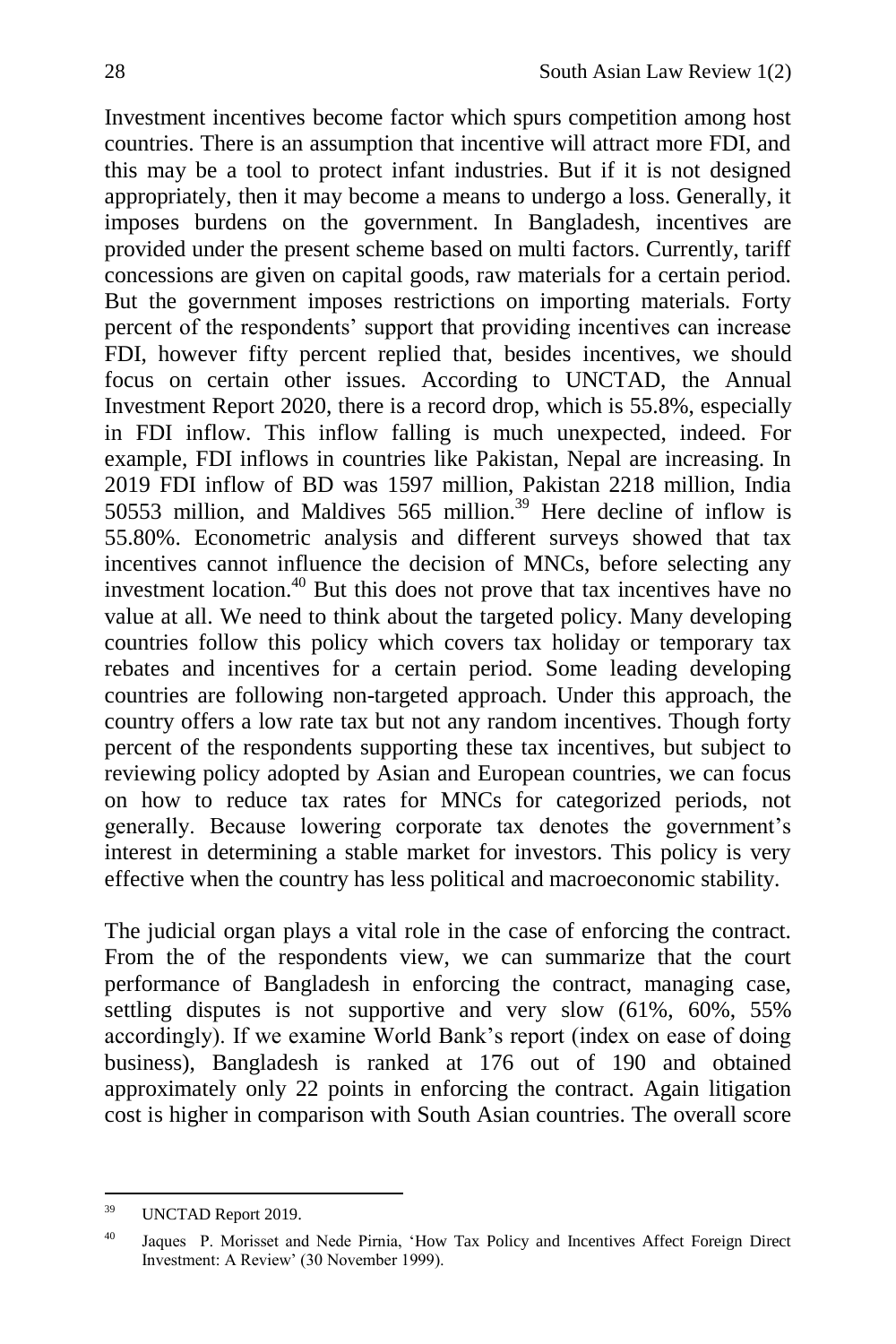in case of case administration is approximately 7 out of 18. Now development of quality judiciary is the demand of time in attracting  $FDI<sub>1</sub><sup>41</sup>$ Bangladesh is not following MAI; currently, foreign investment is operating under the regime of regulated openness. If the dispute is between two states, then the application of procedure depends on the bilateral investment treaties. Execution of arbitral awards also depends on the treaties. But, confliction arises in respect of choosing forum, when a dispute is between the foreign investor and the state. Generally, the common inclination of the parties is to protect their own interest. For instance, in many cases, we found that almost all of the decisions pronounced by ICSID are against the interest of Bangladesh. In most of the cases, countries like Bangladesh are not obtaining any specific benefit under this forum. Hence, it's important to make it binding on foreign investors to exhaust local remedies first, and then to keep an option to file case before the International tribunal. Obviously, it will serve justice for the foreign investors also.

### **6.0 Recommendation**

*Firstly*, a complete investment law is now demand of time. Present statues are very scattered. We suggest preparing a complete Code that will cover different aspects of investment like incorporation and registration of company, paying tax, knowing balance of payment system (generally), and acquiring land for the project etc. *Secondly*, under section 26 of the PPP Act 2015, the conditions that need to comply with are environmental requirements, performance requirement, and technical specification. But it's important to specify the conditions which the investors are bound to follow. *Thirdly*, different industries are under the tax holiday scheme. After 5-7 years, all projects shall enlist under a wide scheme of tax ordinance. After 5 years, the government shall revise the policy. *Fourthly*, the government can open a platform for joint venture under National Drug Control Ordinance 1982. This might enhance the productivity and competition between firms and this policy will pave the way for access to quality medicine. *Fifthly*, how industrial undertakings not listed in Industrial Policy 2010 will be treated need to be clarified. *Sixthly*, government should establish legal information institution so that access to justice will be improved through access to information and should create a database on treaties, this will open a way to research on treaties. *Seventhly*, importance should be given on adopting an electronic case management tool which will include e-filing cases, payment (based on online), service

 $41\,$ <sup>41</sup> Sekander Zulker Nayeem, 'Promoting FDI and SDGs through judicial development', The Daily Star (Dhaka, July 23, 2019).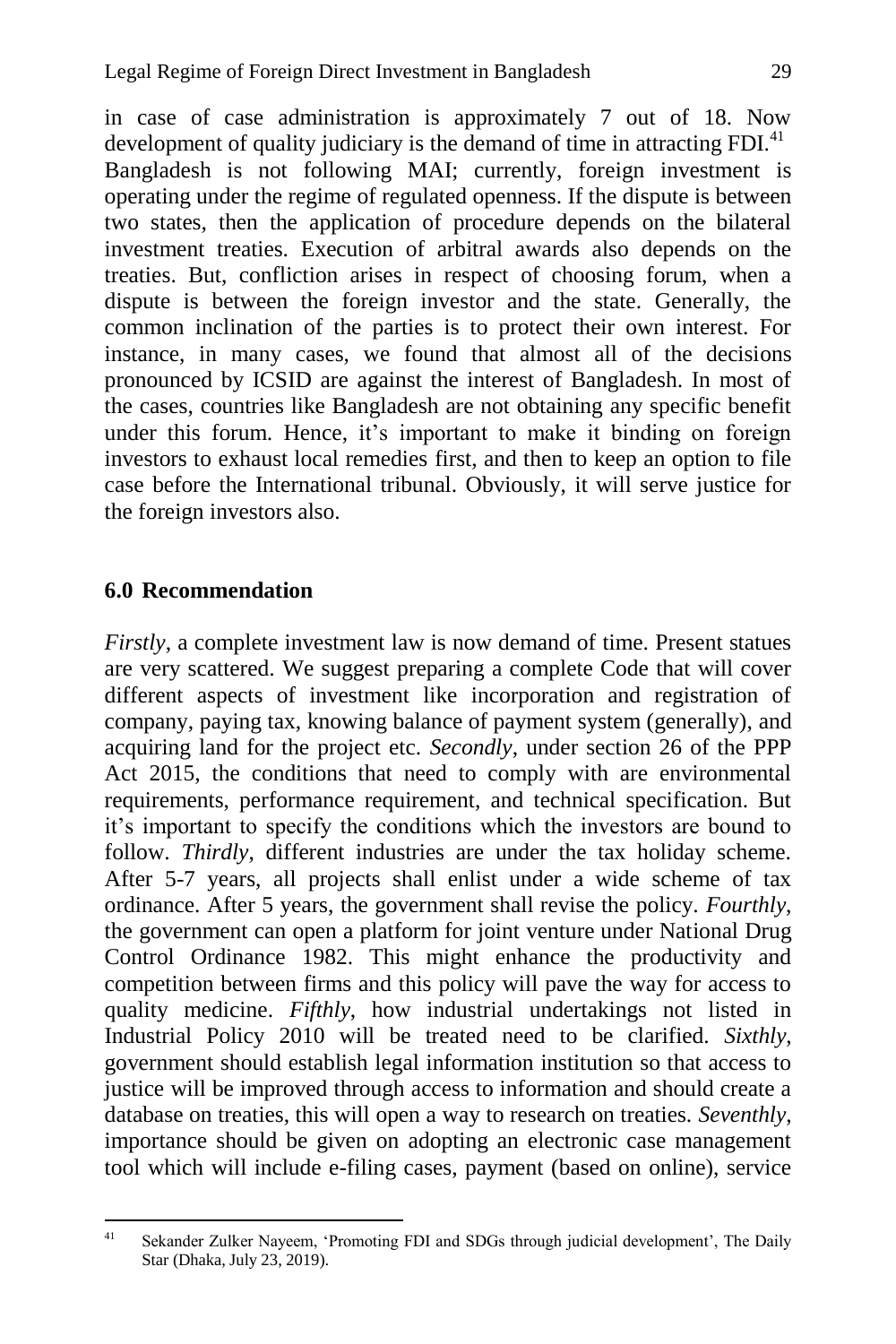of summons (electronic), and forming Foreign Investment Review Board. *Eighthly*, we need to establish an inward investment agency to eradicate the hurdle like policy incongruity, and multifaceted bureaucratic practice. *Ninthly*, Bangladesh should support multilateral investment rules in natural resource sectors to ensure investment from different countries. Because some countries from the EU support this approach and enjoy benefit arising thereof. *Tenthly*, the government should create different cells to ensure an effective monitoring system and provide technical assistance. *Eleventhly*, most of the model treaties contain safeguard provision. But whenever we find this type of provision in any treaty then the need for sovereign regulation becomes vital. Language of the treaty should be drafted in such a way that will create room for the host state for the application of safeguard provision. The government should formulate integrated policy to encourage joint venture and should follow strictly a specific guideline just avoiding over-regulation and to shun the problems in balance of payment system, in some cases government should limit the share of foreign ownership.

### **7.0 Concluding Remarks**

Inconsistency in different regulations causes hardship for the investors to select the sectors from where to start. Again, lack of proper regulation is a factor for the multinational corporation to exploit the country even by evading taxes. We need a system that will reflect transparency and accountability at the same time. This has two positive impacts of which one is that the country will not face any threat to its sovereignty, and secondly, the rate of FDI inflows will increase. We need an efficient justice system to enforce the contract. Verily, in almost all points of case management, Bangladesh scored almost half points in comparison with that of South Asian Countries, which is highly alarming. We urge for regulated openness and an effective legal regime, which will symbolize two elements, both development and justice. Lastly, we can presume that an effective legal mechanism will attract more FDI inflows in Bangladesh and the government of Bangladesh should take initiatives to rectify necessary laws, to maintain a parallel structure with global and regional mechanisms.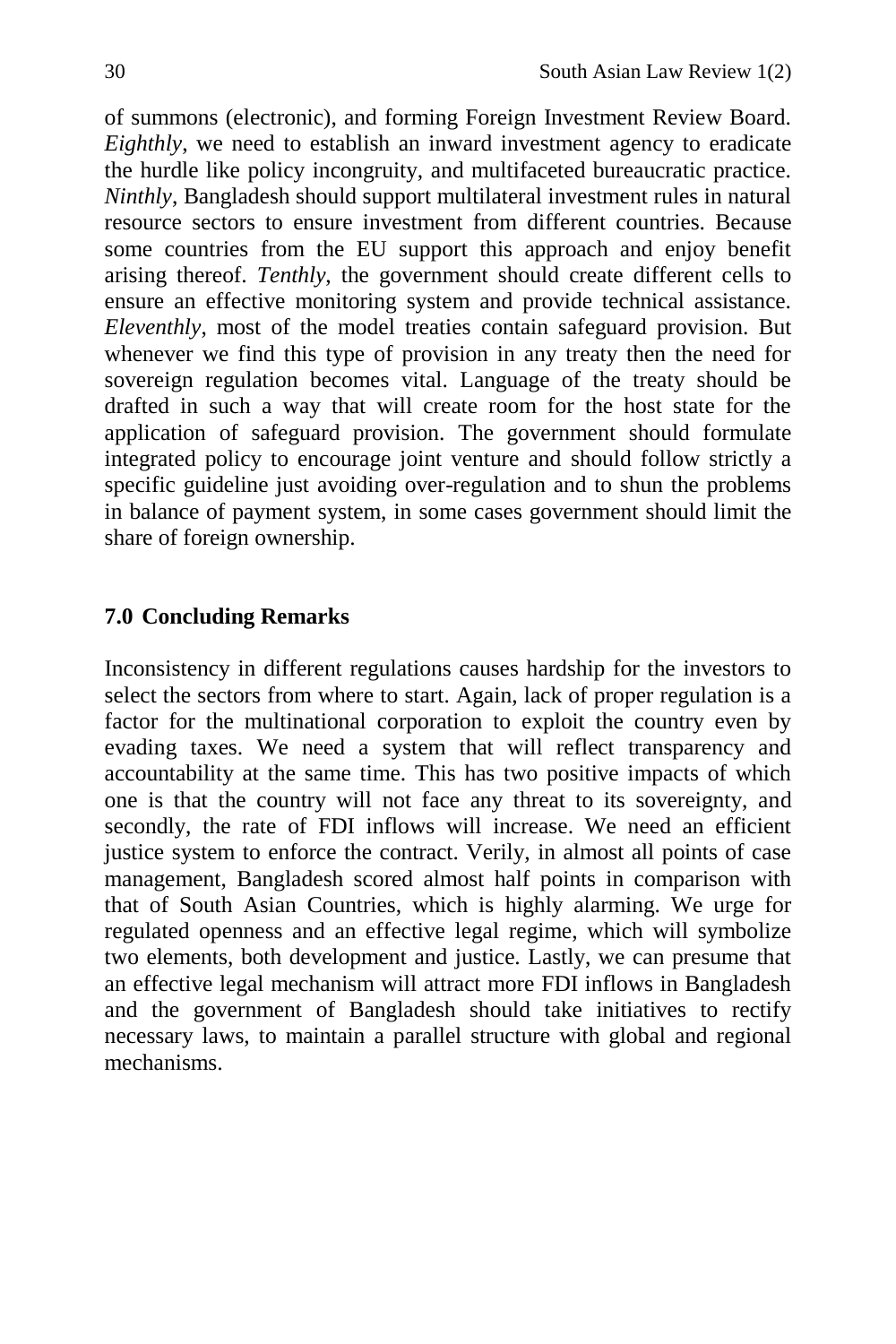### **REFERENCES**

### **Legislations**

- The Arbitration Act 2001.
- The Bangladesh Economic Zones Act 2010.
- **The Bangladesh Investment Development Authority (BIDA) Act 2016.**
- The Bangladesh Small and Cottage Industries Corporation Act 1957.
- The Company Act 1994.
- The Drugs Control Ordinance 1982.
- The Export Processing Zones Workers Union and Industrial Relations Act 2004.
- The Export Processing Zones Authority Act 1980.
- The Foreign Exchange Regulation Act 1947.
- The Foreign Private Investment (Promotion and Protection) Act 1980.
- The Guideline for Foreign Exchange Transaction 2009.
- The Income Tax Ordinance 1984.
- The Investment Board Act 1989.
- The One Stop Service Act 2018.
- The Public-Private Partnership (PPP) Act 2015.
- The Labour Code 2006.
- The National Drug Control Ordinance 1982.
- The National Drug Policy 2005.
- The National Industrial Policy 2010
- The National Industrial Policy 2016.
- The National Investment Policy 2005.
- The National Investment Policy 2010.

### **International Instruments**

- Draft Convention on the Protection of Foreign Property by the OECD Council on 12 October 1967.
- UNCTAD Report 2019.

### **Cases**

AMT v Zaire (1997) 36 ILM 1531.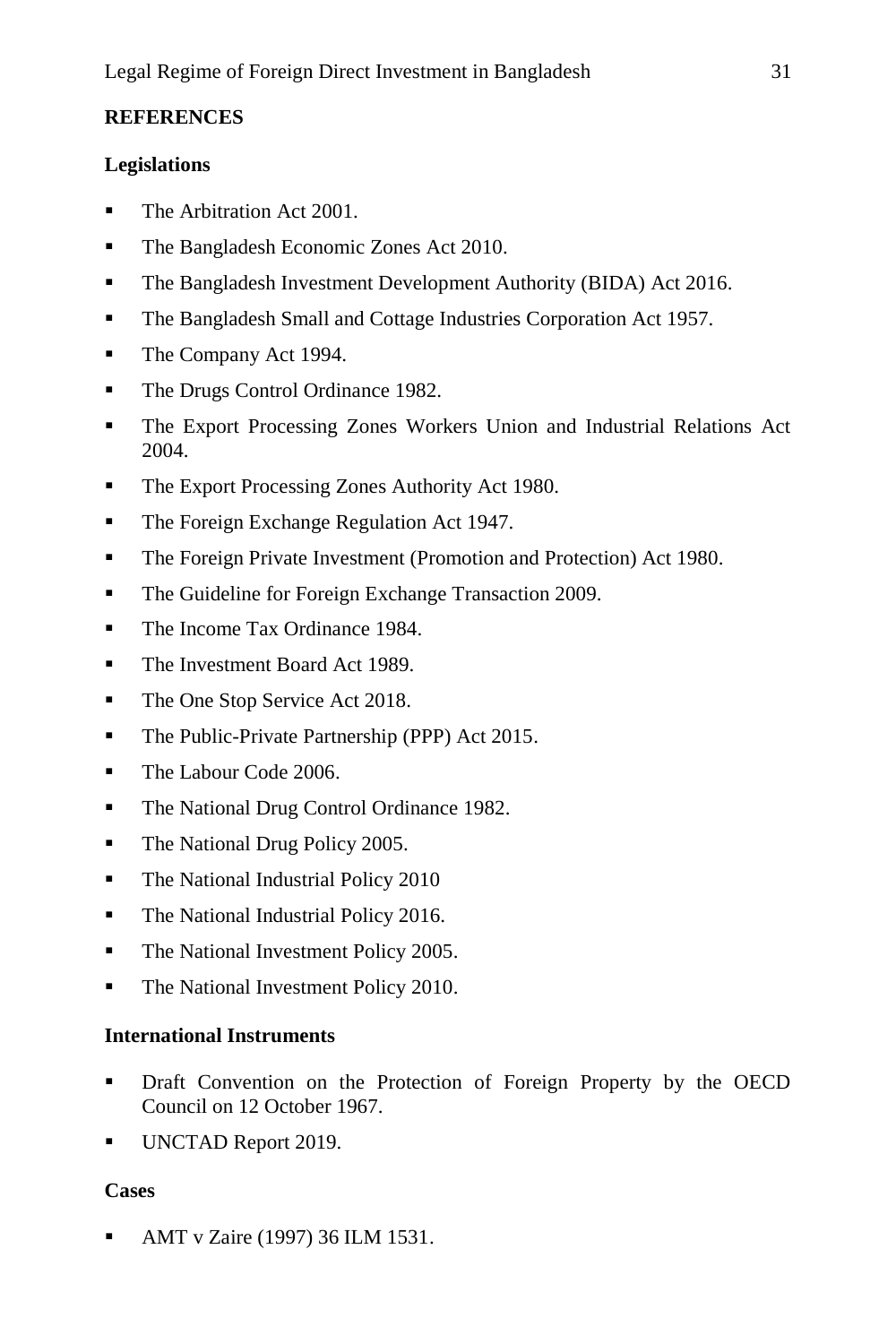- Asian Agricultural Products Ltd (AAPL) v Sri Lanka.
- Barcelona Traction case [1970] ICJ Reports 1.
- Chorzow Factory Case [1928] PCIJ Series A No. 17, p 29.
- Diallo v Congo [2008] ICJ Reports.
- $ICSID Case No ARB/05/7, Award of 30 June 2009, paras 122, 124, 153.$
- **Maffezzini v Spain.**
- Nicaragua Case [1986] ICJ Reports 14 at 99-100.
- Tradex v Albania (199) 14 ICSID Rev 161.

## **Books**

- Sornarajah M, *The International Law on Foreign Investment* (3rd edn, Cambridge University Press 2010).
- Graham E H and Krugman P R, *Foreign Direct Investment in the United Sta*tes (3rd edn, Peterson Institute Press 1995).
- Brownlie I, 'Treatment of Aliens: Assumption of Risk and International Law' in Flume W and others (eds), *International Law and Economic Order: Essays in Honour of F.A Mann* (4th edn, München : Beck 1977).
- Vandevelde K J, *United States Investment Treaties* (7th edn, Deventer: Kluwer Law and Txation 1992).
- Broches A, *Bilateral Investment Protection Treaties and Arbitration of Investment Disputes, in the Art of Arbitration, Liber Amicorum Pieter Sanders* (Schultz J C & Berg A Jan van den eds, 1982).

## **Articles**

- Cheng B, 'United Nations Resolutions on Outer Space: Instant International Customary Law' (1965) 5 IJIL.
- Mann F A, 'British Treaties for the Promotion and Protection of Foreign Investments' (1981) 52 BYIL.
- Morisset J P and Pirnia N, 'How Tax Policy and Incentives Affect Foreign Direct Investment: A Review' (30 November 1999).
- Nayeem S Z, 'Promoting FDI and SDGs through judicial development' *The Daily Star* (Dhaka, 23 July 2019).
- **Perry A, 'An Ideal Legal System for Attracting Foreign Direct Investment?** Some Theory and Reality' (2000) 15 (6) American University International Law Review.
- **Peters W. 'Dispute Settlement Arrangements in investment Treaties' (1991)** 22 Netherlands Yearbook of International Law.